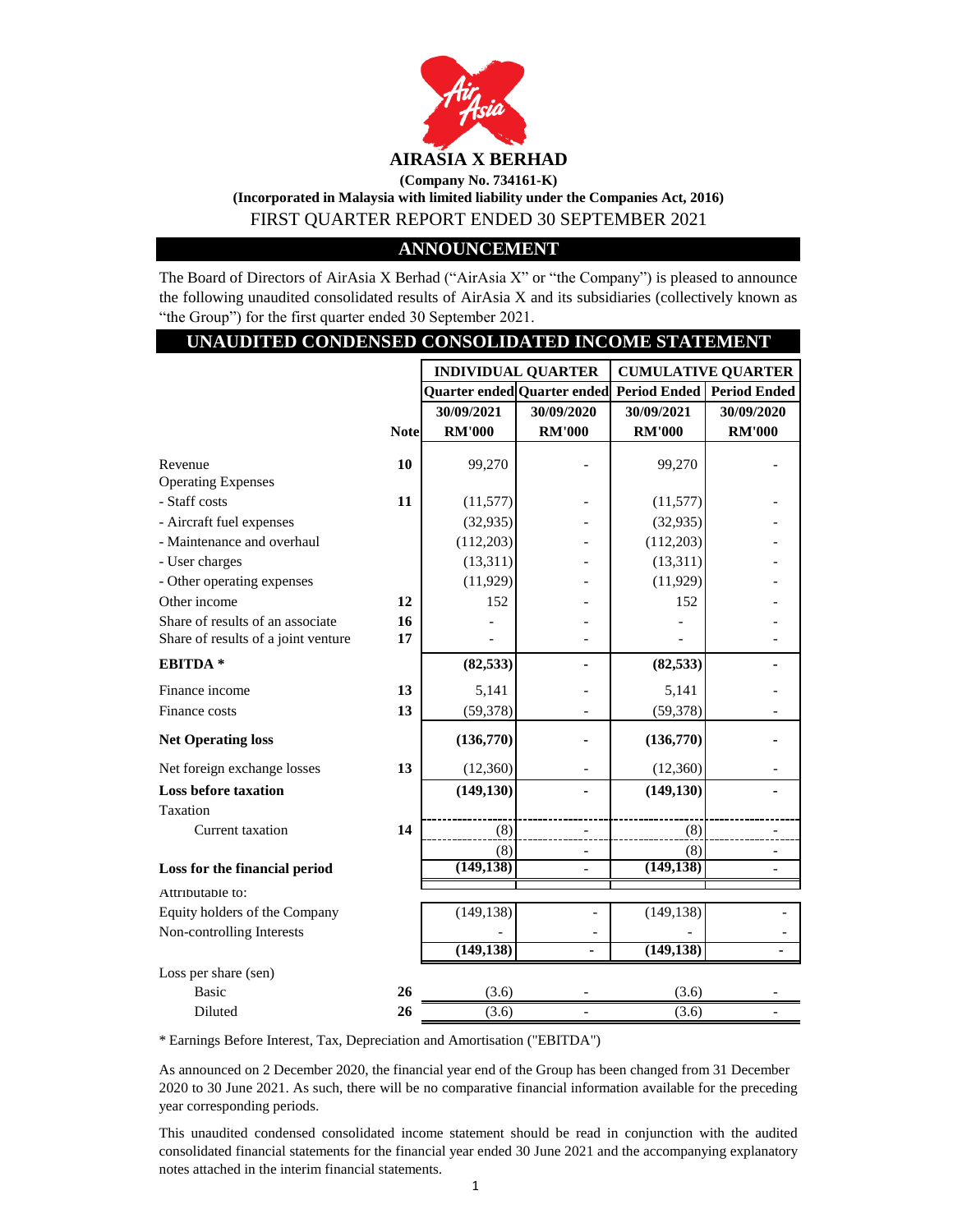

FIRST QUARTER REPORT ENDED 30 SEPTEMBER 2021

# **UNAUDITED CONDENSED CONSOLIDATED STATEMENT OF COMPREHENSIVE INCOME**

|                                                                               |               | <b>INDIVIDUAL QUARTER</b>                               | <b>CUMULATIVE QUARTER</b> |               |
|-------------------------------------------------------------------------------|---------------|---------------------------------------------------------|---------------------------|---------------|
|                                                                               |               | Quarter ended Quarter ended Period Ended   Period Ended |                           |               |
|                                                                               | 30/09/2021    | 30/09/2020                                              | 30/09/2021                | 30/09/2020    |
|                                                                               | <b>RM'000</b> | <b>RM'000</b>                                           | <b>RM'000</b>             | <b>RM'000</b> |
| Loss for the financial period                                                 | (149, 138)    |                                                         | (149, 138)                |               |
| Other comprehensive (loss)/income<br>Foreign currency translation differences | (479)         |                                                         | (479)                     |               |
| <b>Total comprehensive loss</b>                                               |               |                                                         |                           |               |
| for the financial period                                                      | (149, 617)    |                                                         | (149, 617)                |               |
| Total comprehensive loss attributable<br>To equity holder of the company      | (149, 617)    |                                                         | (149, 617)                |               |
| <b>Total comprehensive loss</b><br>for the financial period                   | (149, 617)    |                                                         | (149, 617)                |               |
|                                                                               |               |                                                         |                           |               |

As announced on 2 December 2020, the financial year end of the Group has been changed from 31 December 2020 to 30 June 2021. As such, there will be no comparative financial information available for the preceding year corresponding periods.

This unaudited condensed consolidated statement of comprehensive income should be read in conjunction with the audited consolidated financial statements for the financial year ended 30 June 2021 and the accompanying explanatory notes attached in the interim financial statements. 2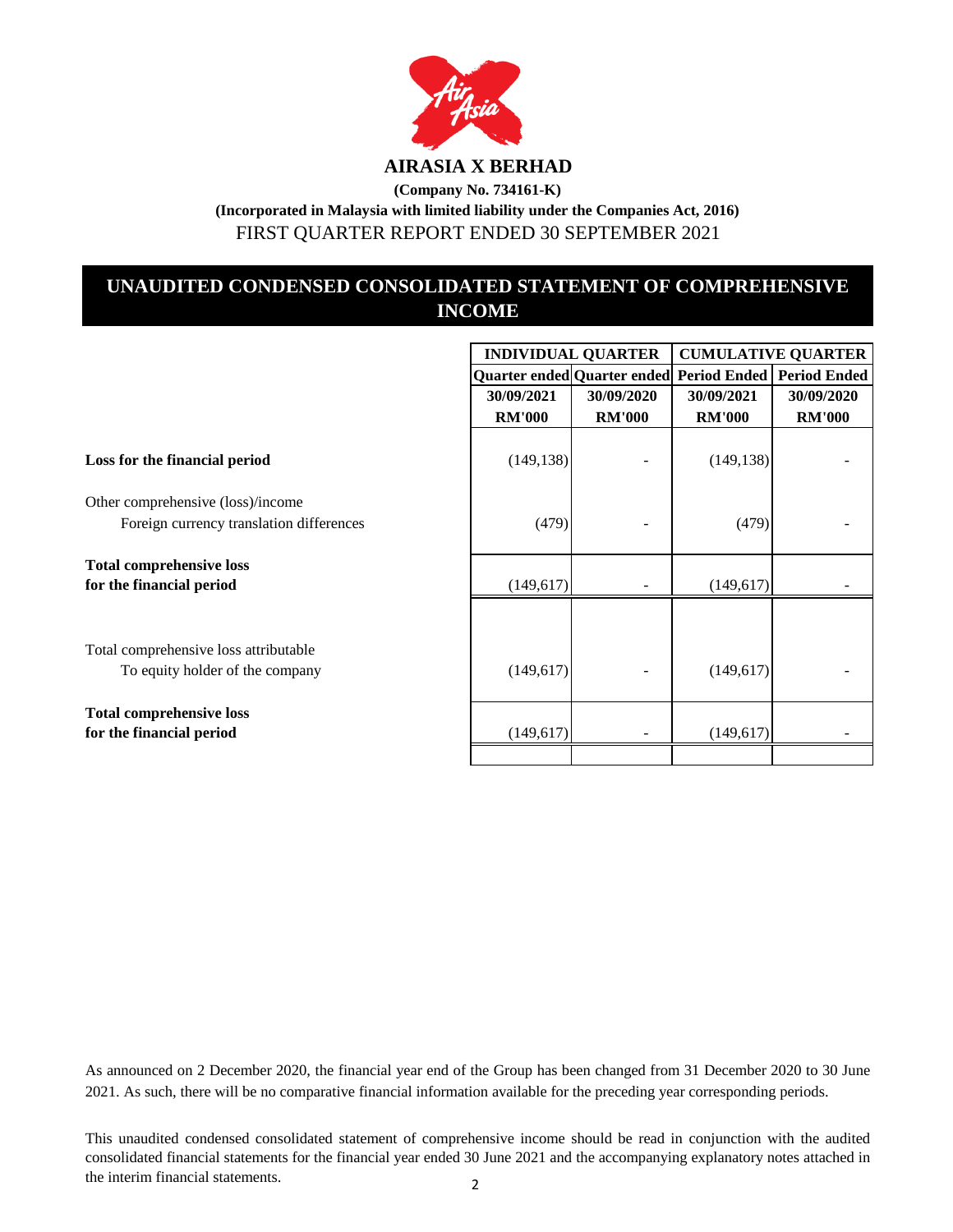

**(Incorporated in Malaysia with limited liability under the Companies Act, 2016)** FIRST QUARTER REPORT ENDED 30 SEPTEMBER 2021

# **UNAUDITED CONDENSED CONSOLIDATED STATEMENT OF FINANCIAL POSITION**

|                                    |             | <b>Unaudited As At</b> | <b>Audited As At</b> |
|------------------------------------|-------------|------------------------|----------------------|
|                                    |             | 30/09/2021             | 30/06/2021           |
|                                    | <b>Note</b> | <b>RM'000</b>          | <b>RM'000</b>        |
| <b>NON-CURRENT ASSETS</b>          |             |                        |                      |
| Property, plant & equipment        | 15          |                        |                      |
| Right of use assets                | 16          |                        |                      |
| Finance lease receivable           | 17          |                        |                      |
| Investment in an associate         | 18          |                        |                      |
| Investment in a joint venture      | 19          |                        |                      |
| Trade and other receivables        | 20          | 2,247,348              | 2,118,782            |
| Amount due from an associate       |             | 18,766                 | 23,434               |
|                                    |             | 2,266,114              | 2,142,216            |
| <b>CURRENT ASSETS</b>              |             |                        |                      |
| Inventories                        | 21          |                        |                      |
| Trade and other receivables        | 20          | 125,666                | 119,604              |
| Amount due from an associate       |             | 179,177                | 150,540              |
| Amounts due from related parties   |             | 15,334                 | 4,068                |
| Finance lease receivable           | 17          |                        |                      |
| Tax recoverable                    |             | 1,694                  | 1,694                |
| Deposits, cash and bank balances   | 22          | 67,850                 | 74,110               |
|                                    |             | 389,721                | 350,016              |
| <b>CURRENT LIABILITIES</b>         |             |                        |                      |
| Sales in advance                   |             | 500,767                | 504,841              |
| Trade and other payables           | 23          | 1,850,552              | 1,741,420            |
| Provision for termination          | 24          | 25,163,344             | 25,163,344           |
| Amount due to an associate         |             | 27,659                 | 3,625                |
| Amount due to related parties      |             | 354,834                | 353,906              |
| <b>Borrowings</b>                  | 25          | 6,852,517              | 6,766,607            |
| Provision for aircraft maintenance |             | 29,469                 | 29,469               |
|                                    |             | 34,779,142             | 34,563,212           |
| <b>Net Current Liabilities</b>     |             | (34, 389, 421)         | (34, 213, 196)       |
| <b>NON-CURRENT LIABILITIES</b>     |             |                        |                      |
| Trade and other payables           | 23          | 589                    | 589                  |
| Amount due to an associate         |             | 170,284                | 170,284              |
| <b>Borrowings</b>                  | 25          |                        |                      |
| Provision for aircraft maintenance |             | 1,437,101              | 1,339,809            |
|                                    |             | 1,607,974              | 1,510,684            |
|                                    |             | (33, 731, 281)         | (33,581,664)         |
| <b>CAPITAL AND RESERVES</b>        |             |                        |                      |
| Share capital                      |             | 1,534,044              | 1,534,044            |
| Currency translation reserve       |             | 248                    | 727                  |
| <b>Accumulated losses</b>          |             | (35, 265, 573)         | (35, 116, 435)       |
| <b>Shareholders' equity</b>        |             | (33, 731, 281)         | (33,581,664)         |

As announced on 2 December 2020, the financial year end of the Group has been changed from 31 December 2020 to 30 June 2021. As such, there will be no comparative financial information available for the preceding year corresponding periods.

This unaudited condensed consolidated statement of financial position should be read in conjunction with the audited consolidated financial statements for the financial year ended 30 June 2021 and the accompanying explanatory notes attached in the interim financial statements.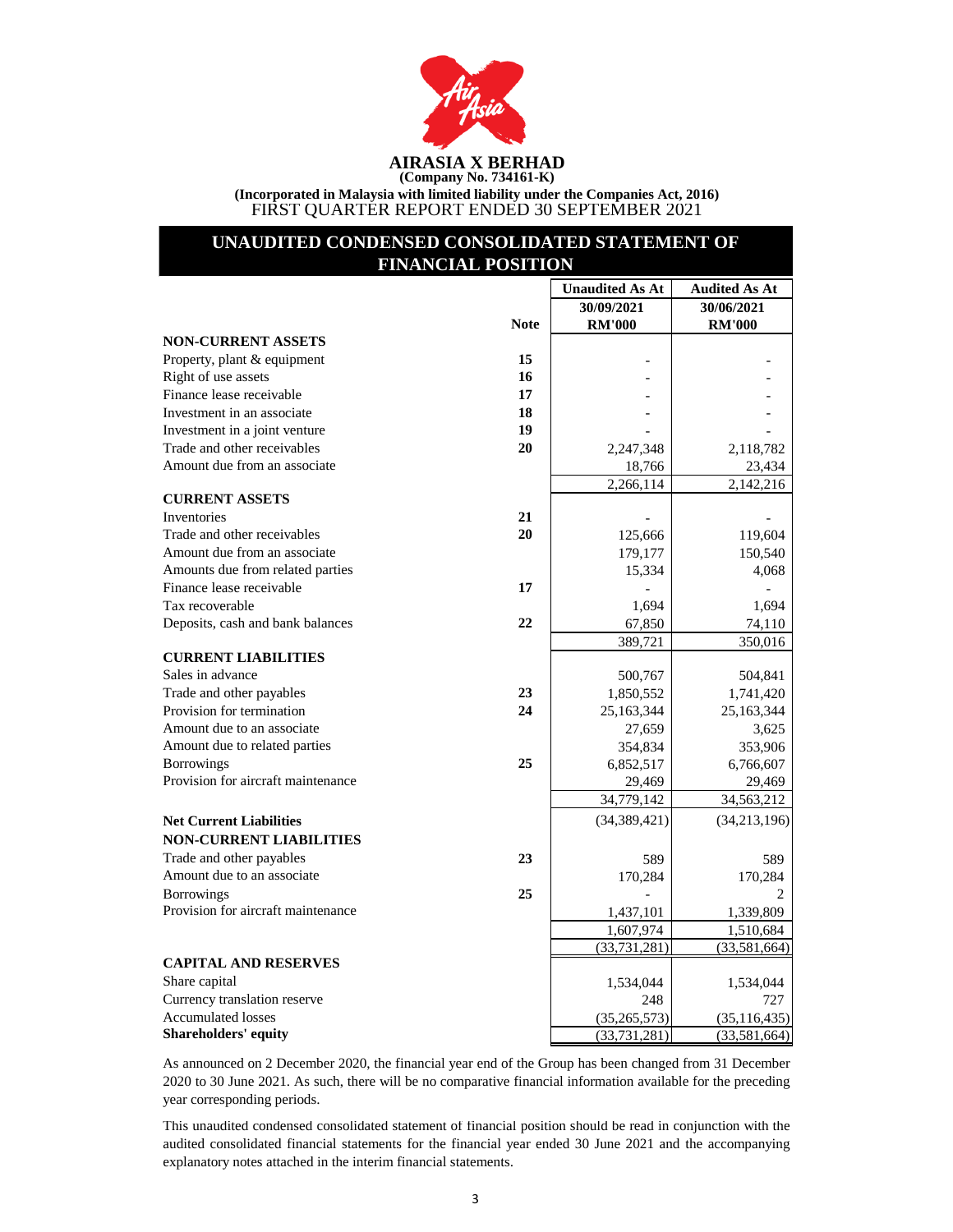

# **AIRASIA X BERHAD**

**(Company No. 734161-K)**

**(Incorporated in Malaysia with limited liability under the Companies Act, 2016)**

# FIRST QUARTER REPORT ENDED 30 SEPTEMBER 2021

# **UNAUDITED CONDENSED CONSOLIDATED STATEMENT OF CHANGES IN EQUITY**

| <b>Issued and fully paid</b>      |                          |                          |                          |                                |               |  |  |
|-----------------------------------|--------------------------|--------------------------|--------------------------|--------------------------------|---------------|--|--|
|                                   |                          | ordinary shares          |                          |                                |               |  |  |
|                                   |                          | of RM0.15 each           |                          |                                |               |  |  |
|                                   | <b>Currency</b>          |                          |                          |                                |               |  |  |
|                                   | <b>Number</b>            | <b>Nominal</b>           |                          | <b>Translation</b> Accumulated | <b>Total</b>  |  |  |
|                                   | of shares                | <b>Value</b>             | <b>Reserve</b>           | <b>Losses</b>                  | <b>Equity</b> |  |  |
|                                   | 000                      | <b>RM'000</b>            | <b>RM'000</b>            | <b>RM'000</b>                  | <b>RM'000</b> |  |  |
| At 1 July 2021                    | 4,148,149                | 1,534,044                | 727                      | (35, 116, 435)                 | (33,581,664)  |  |  |
| Net loss for the financial period |                          |                          |                          | (149, 138)                     | (149, 138)    |  |  |
| Other comprehensive loss          | $\overline{\phantom{a}}$ | $\overline{\phantom{a}}$ | (479)                    |                                | (479)         |  |  |
| Total comprehensive loss          | -                        |                          | (479)                    | (149, 138)                     | (149, 617)    |  |  |
| At 30 September 2021              | 4,148,149                | 1,534,044                | 248                      | (35, 265, 573)                 | (33,731,281)  |  |  |
| At 1 January 2020                 | $\overline{\phantom{a}}$ | $\overline{\phantom{0}}$ |                          | -                              |               |  |  |
| Total comprehensive loss          | $\qquad \qquad -$        | $\overline{\phantom{a}}$ | $\overline{\phantom{a}}$ | $\qquad \qquad \blacksquare$   |               |  |  |
| At 30 June 2021                   |                          |                          |                          |                                |               |  |  |

As announced on 2 December 2020, the financial year end of the Group has been changed from 31 December 2020 to 30 June 2021. As such, there will be no comparative financial information available for the preceding year corresponding periods.

This unaudited condensed consolidated statement of changes in equity should be read in conjunction with the audited consolidated financial statements for the financial year ended 30 June 2021 and the accompanying explanatory notes attached in the interim financial statements.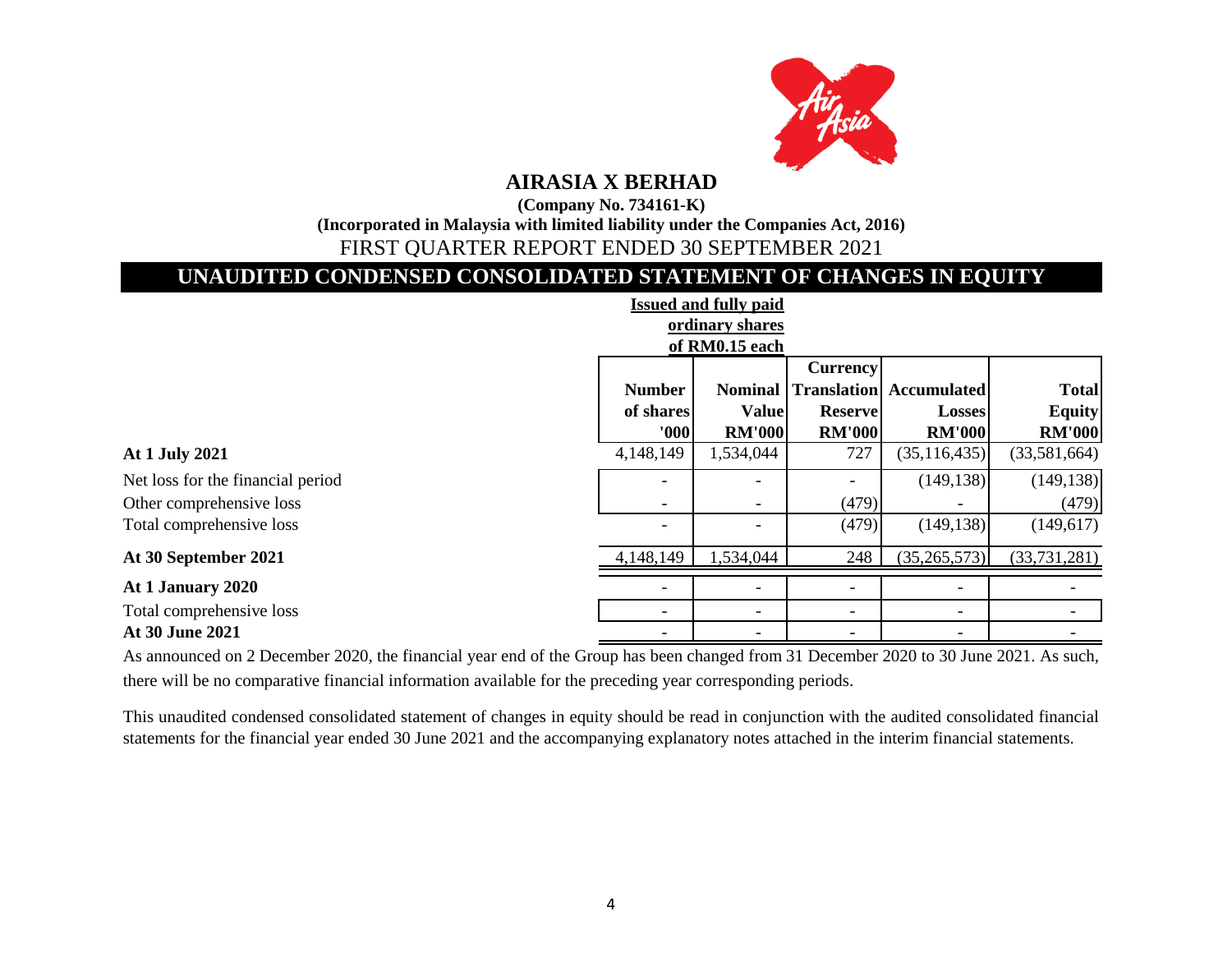

# **UNAUDITED CONDENSED CONSOLIDATED CASH FLOW STATEMENT**

|                                                                          |             | <b>Period ended</b> | <b>Period ended</b> |
|--------------------------------------------------------------------------|-------------|---------------------|---------------------|
|                                                                          |             | 30/09/2021          | 30/09/2020          |
|                                                                          | <b>Note</b> | <b>RM'000</b>       | <b>RM'000</b>       |
| <b>CASH FLOWS FROM OPERATING ACTIVITIES</b>                              |             |                     |                     |
| Loss before tax                                                          |             | (149, 130)          |                     |
| Adjustments:                                                             |             |                     |                     |
| Finance income                                                           |             | (1,388)             |                     |
| Finance costs                                                            |             | 57,069              |                     |
| Impact of discounting effect on financial instruments (net)              |             | (1,444)             |                     |
| Net unrealised foreign exchange losses                                   |             | 2,978               |                     |
| Operating loss before working capital changes                            |             | (91, 915)           |                     |
| Changes in working capital:                                              |             |                     |                     |
| Trade and other receivables                                              |             | (1, 135)            |                     |
| Related parties balances                                                 |             | (8,095)             |                     |
| Trade and other payables                                                 |             | 85,715              |                     |
| Sales in advance                                                         |             | (4,074)             |                     |
| <b>Cash flows generated from operations</b>                              |             | (19, 504)           |                     |
| Finance costs paid                                                       |             | (1,683)             |                     |
| Interest received                                                        |             | 22                  |                     |
| Net cash used in operating activities                                    |             | (21, 165)           |                     |
| <b>CASH FLOWS FROM FINANCING ACTIVITIES</b>                              |             |                     |                     |
| Repayment of hire purchase                                               |             | (3)                 |                     |
| Net cash used in financing activities                                    |             | (3)                 |                     |
| NET DECREASE FOR THE FINANCIAL PERIOD                                    |             | (21, 168)           |                     |
| <b>CURRENCY TRANSLATION DIFFERENCES</b>                                  |             | 14,908              |                     |
| CASH AND CASH EQUIVALENTS AT BEGINNING OF THE<br><b>FINANCIAL PERIOD</b> |             | 68,466              |                     |
| CASH AND CASH EQUIVALENTS AT END OF THE<br><b>FINANCIAL PERIOD</b>       | 22          | 62,206              |                     |

As announced on 2 December 2020, the financial year end of the Group has been changed from 31 December 2020 to 30 June 2021. As such, there will be no comparative financial information available for the preceding year corresponding periods.

This unaudited condensed consolidated cash flow statement should be read in conjunction with the audited consolidated financial statements for the financial year ended 30 June 2021 and the accompanying explanatory notes attached in the interim financial statements.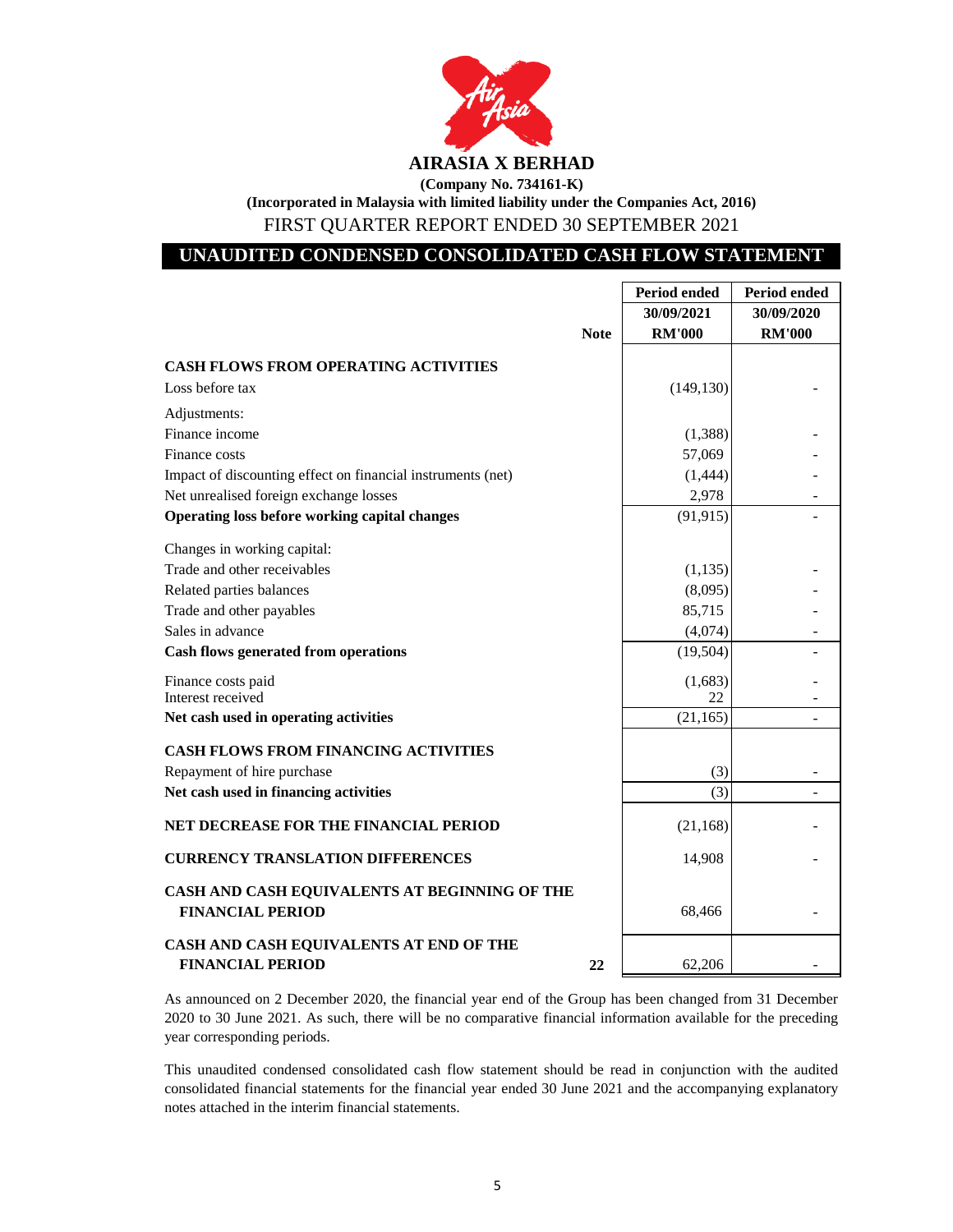

# **KEY OPERATING STATISTICS - 30 SEPTEMBER 2021**

### **Performance indicator for current quarter against the same quarter last year**

During the quarter ended 30 September the Company has suffered from the full impact of the Covid 19 pandemic and, with the suspension of scheduled flight operations in April 2020, and the parking of the majority of the aircraft fleet, the performance indicators for the business are not meaningful. The tabular presentation of revenue and cost metrics in the quarter is therefore not included below, as there is no like-for-like comparison to the same quarter as at 30 September 2021.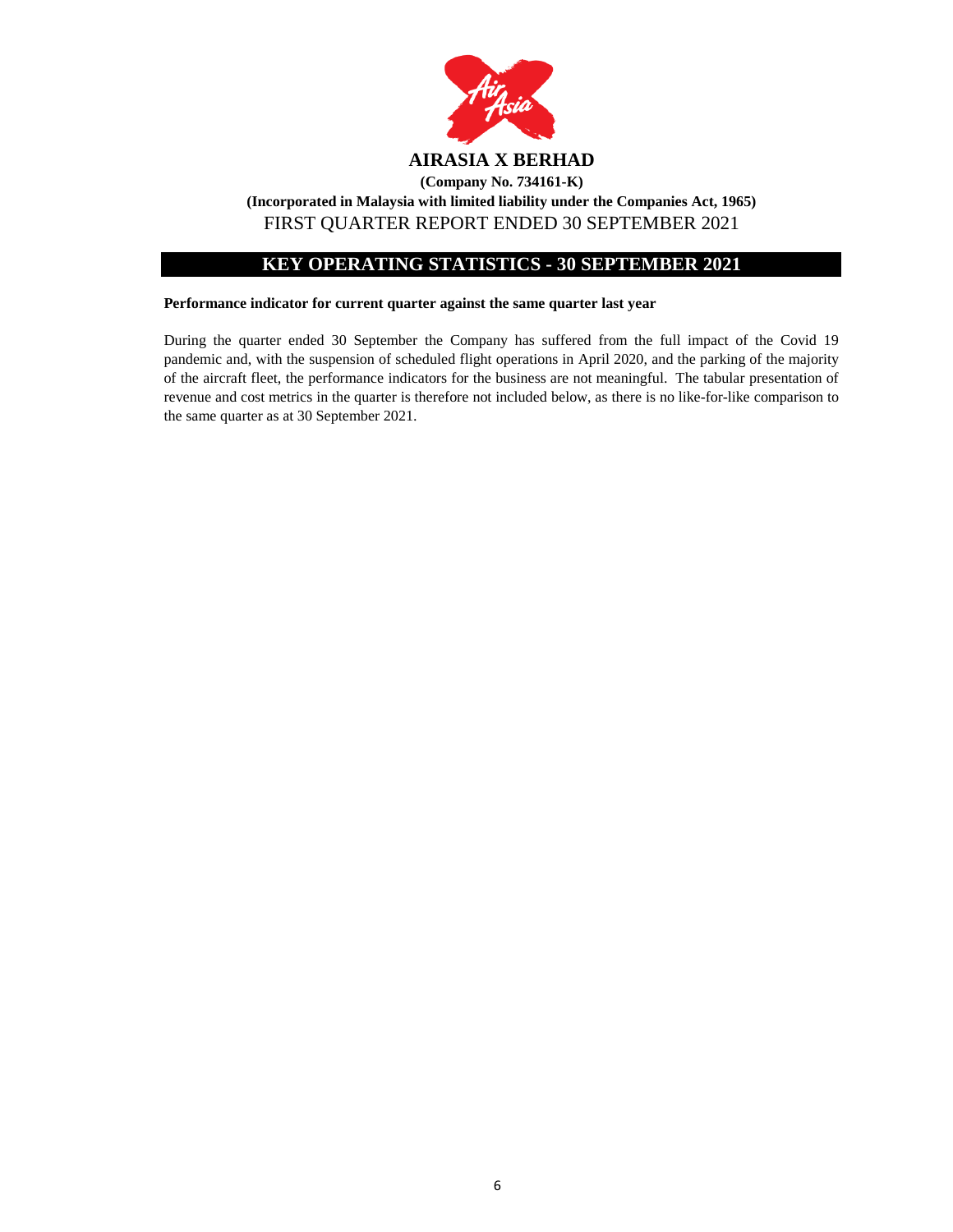

#### **1. Basis of preparation**

The interim financial report is unaudited and has been prepared in accordance with Malaysian Financial Reporting Standard ("MFRS") 134: "Interim Financial Reporting" and paragraph 9.22 and Appendix 9B of the Bursa Malaysia Securities Berhad ("Bursa Malaysia") Listing Requirements.

As announced on 2 December 2020, the financial year end of the Group has been changed from 31 December 2020 to 30 June 2021. As such, there will be no comparative financial information available for the preceding year corresponding periods.

The interim financial statements should be read in conjunction with the audited consolidated financial statements for the financial year ended 30 June 2021.

For comparison purposes, the consolidated income statement for the quarter ended 30 September 2021 based on presentation in the unaudited financial statements, which is in line with the requirements of MFRS 134: Interim Financial Reporting, will be as follows:

**INDIVIDUAL QUARTER CUMULATIVE QUARTER** 

|                                     |             | hwi y idolid Qohn i En      |               | $\alpha$            |                     |
|-------------------------------------|-------------|-----------------------------|---------------|---------------------|---------------------|
|                                     |             | Quarter ended Quarter ended |               | <b>Period Ended</b> | <b>Period Ended</b> |
|                                     |             | 30/09/2021                  | 30/09/2020    | 30/09/2021          | 30/09/2020          |
|                                     | <b>Note</b> | <b>RM'000</b>               | <b>RM'000</b> | <b>RM'000</b>       | <b>RM'000</b>       |
|                                     |             |                             |               |                     |                     |
| Revenue                             | 10          | 99,270                      |               | 99,270              |                     |
| <b>Operating Expenses</b>           |             |                             |               |                     |                     |
| - Staff costs                       | 11          | (11, 577)                   |               | (11, 577)           |                     |
| - Depreciation                      |             |                             |               |                     |                     |
| - Aircraft fuel expenses            |             | (32, 935)                   |               | (32, 935)           |                     |
| - Maintenance and overhaul          |             | (112,203)                   |               | (112,203)           |                     |
| - User charges                      |             | (13,311)                    |               | (13,311)            |                     |
| - Aircraft operating lease expenses |             |                             |               |                     |                     |
| - Other operating expenses          |             | (11, 929)                   |               | (11, 929)           |                     |
| - Provision for termination         |             |                             |               |                     |                     |
| Other income                        | 12          | 152                         |               | 152                 |                     |
| <b>Operating loss</b>               |             | (82, 533)                   |               | (82, 533)           |                     |
| Finance income                      | 13          | 5,141                       |               | 5,141               |                     |
| Finance costs                       | 13          | (59, 378)                   |               | (59, 378)           |                     |
| <b>Net operating loss</b>           |             | (136,770)                   |               | (136, 770)          |                     |
| Foreign exchange gains/(losses)     | 13          | (12,360)                    |               | (12,360)            |                     |
| Share of results of an associate    | 16          |                             |               |                     |                     |
| Share of results of a joint venture | 17          |                             |               |                     |                     |
| Other losses                        |             |                             |               |                     |                     |
| <b>Loss before taxation</b>         |             | (149, 130)                  |               | (149, 130)          |                     |
| <b>Taxation</b>                     |             |                             |               |                     |                     |
| Current taxation                    | 14          | (8)                         |               | (8)                 |                     |
| Deferred taxation                   | 14          |                             | -             |                     |                     |
|                                     |             | (8)                         | $\bar{a}$     | (8)                 |                     |
| Loss for the financial period       |             | (149, 138)                  |               | (149, 138)          |                     |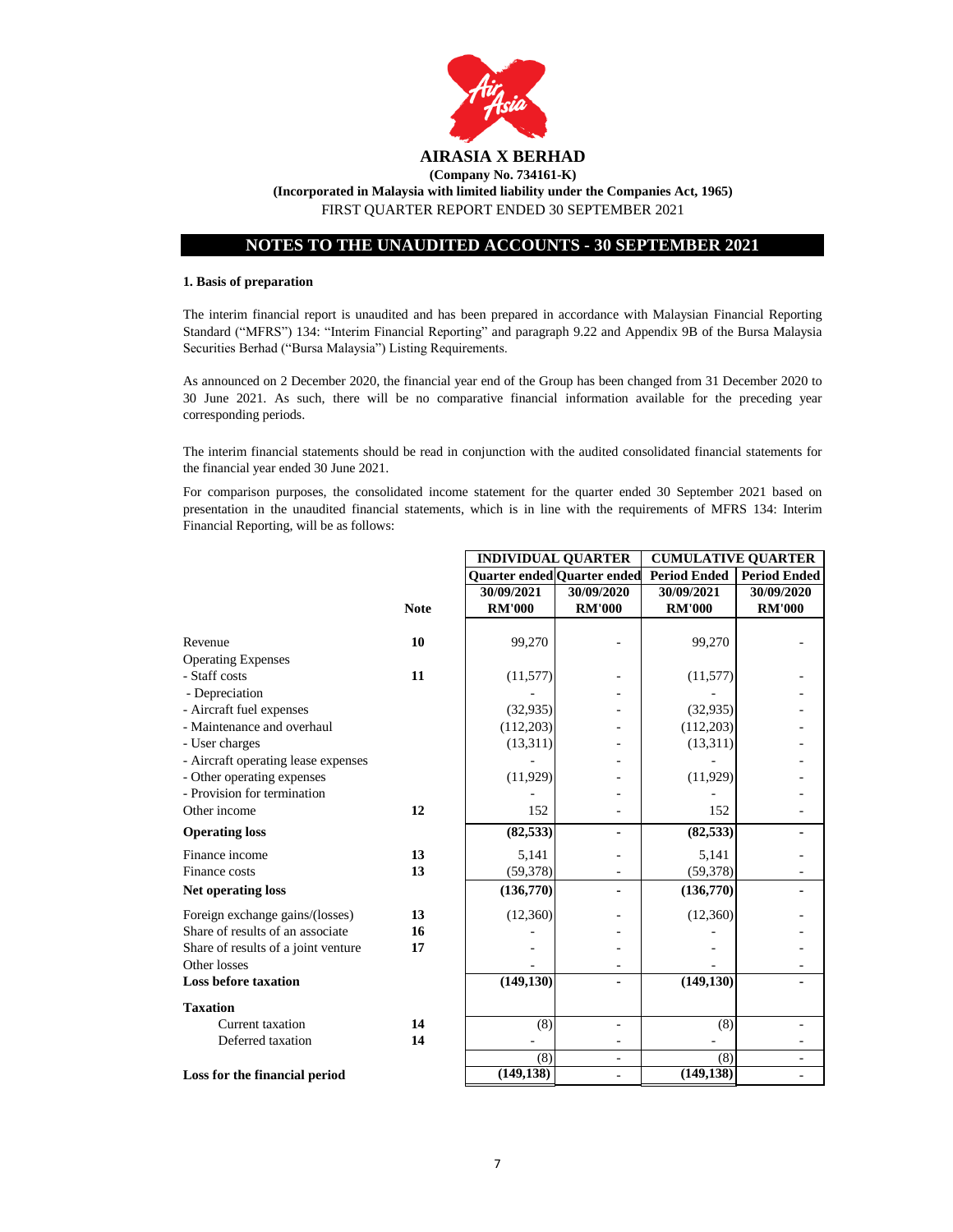

**(Incorporated in Malaysia with limited liability under the Companies Act, 1965)** FIRST QUARTER REPORT ENDED 30 SEPTEMBER 2021

### **NOTES TO THE UNAUDITED ACCOUNTS - 30 SEPTEMBER 2021**

#### **2. Summary of significant accounting policies**

The accounting policies adopted in the preparation of the interim condensed consolidated financial statements are consistent with those followed in the preparation of the Group's annual consolidated financial statements for the year ended 30 June 2021. The Group did not early adopt any new standards, interpretation or amendment that has been issued but is not yet effective.

#### **3. Auditors' report on preceding annual financial statements**

The auditors have expressed a disclaimer of opinion on material uncertainty relating to going concern, in view of the current economic condition and Covid-19 Pandemic, in respect of AirAsia X Berhad's audited financial statements for the financial year ended 30 June 2021 in their report dated 29 October 2021.

The Disclaimer of opinion by Independent Auditors are as follows:

#### *Basis for disclaimer of opinion*

As disclosed in Note 2.1 and 46 to the financial statements, the global economy and in particular, the commercial airline industry, faces uncertainty over the expected timing of the recovery from the COVID-19 pandemic. The travel and border restrictions implemented by countries around the world have led to a significant fall in demand for international air travel which have impacted the Group's and the Company's financial position, financial performance and cash flows. The Group and the Company have reported a net loss of RM33.72 and RM33.79 billion respectively for the financial period ended 30 June 2021 and current liabilities exceeded current assets by RM34.21 billion and RM34.30 billion respectively. In addition, the Group and the Company also reported a shareholders' deficit of RM33.58 billion and RM33.66 billion respectively.

As a result of the pandemic, the Group and the Company have grounded most of the fleet since March 2020 and have deferred payment to creditors. Consequently, the Group and the Company have triggered events of default for various contracts and have made a provision for termination claims of RM25.16 billion in respect of these contracts as disclosed in Note 3(iv) and 10 to the financial statements.

These events or conditions indicate existence of material uncertainties that may cast significant doubt on the Group's and the Company's ability to continue as going concern.

Nevertheless, the financial statements of the Group and of the Company have been prepared on a going concern basis, the validity of which is highly dependent on the successful implementation of the following management's plans in responding to the conditions above.

(1) Implementation of proposed debt restructuring exercise

The Group and the Company have grounded most of the fleet since March 2020 and has deferred payment to creditors. Consequently, the Group and the Company have triggered events of default for various contracts. On 6 October 2020, the Group and the Company announced a proposed debt restructuring exercise amounting to RM64.15 billion which involves a proposed debt settlement and waiver for the debts owing to the creditors pursuant to Section 366 of the Companies Act 2016 as further described in Note 46 to the financial statements.

In conjunction with the proposed debt restructuring exercise, the scheme creditors submitted a proof of debt (including termination claims) amounted to RM65.14 billion. The scheme creditors are creditors of the Group and the Company whose debts are to be dealt with under the proposed debt restructuring exercise.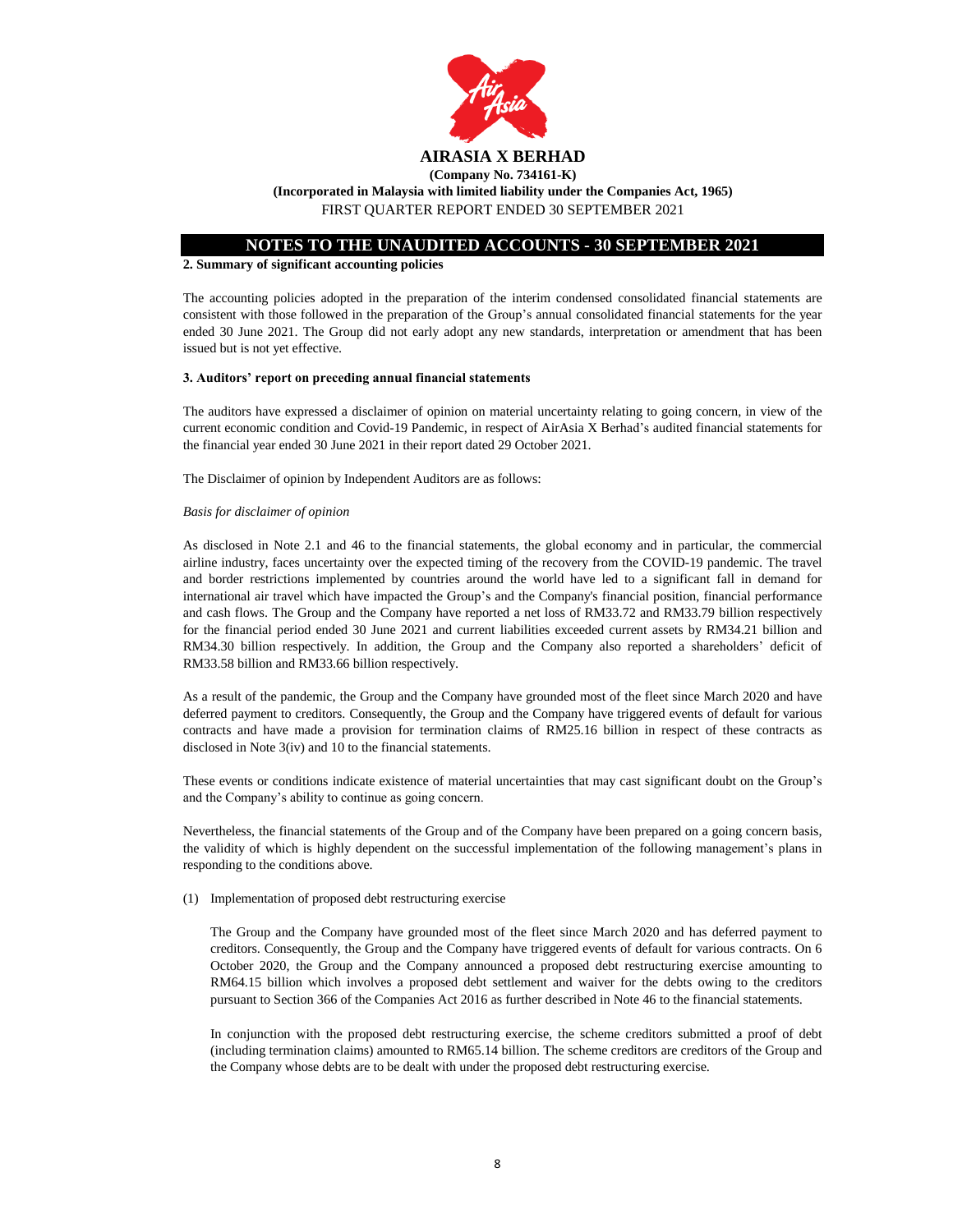

**(Incorporated in Malaysia with limited liability under the Companies Act, 1965)** FIRST QUARTER REPORT ENDED 30 SEPTEMBER 2021

# **NOTES TO THE UNAUDITED ACCOUNTS - 30 SEPTEMBER 2021**

#### **3. Auditors' report on preceding annual financial statements (cont'd.)**

Based on the relevant provisions in the applicable law of the relevant contracts, creditors are required to take action to mitigate their losses and to reduce their termination claims including offsetting against any deposits and prepayments wherever applicable. Accordingly, management had engaged an expert to assist in determining the provisional scheme amounts and applied significant judgement in assessing and estimating the provisional scheme amounts totalling to RM33.65 billion as further disclosed in Note 3 (iv) and Note 10 to the financial statements.

On 18 October 2021, the Group and the Company have announced that the Court Convened Meeting of creditors ("CCM") will be held on 12 November 2021. The Group and the Company require at least 75% of each class of scheme creditors in the CCM to vote favourably for the proposed debt restructuring exercise.

There is material uncertainty on the outcome of the CCM as the scheme creditors decisions are not within the Group's and the Company's control.

(2) Implementation of the proposed fundraising exercise

As disclosed in Note 46 to the financial statements, on the premise that the debt restructuring is successful, the Group and the Company intend to raise funds of a minimum of RM150 million up to a maximum of RM500 million as approved conditionally by the shareholders in an Extraordinary General Meeting held on 1 June 2021.

In addition to the material uncertainty on the outcome of the CCM as disclosed above, there is also material uncertainty on the whether the Group and the Company would be able to raise the minimum funds required as the Group and the Company are still in the midst of securing the underwriter(s) for the rights issue of RM100 million and the Special Purpose Vehicle as defined in Note 46 to the financial statements has not signed the share subscription agreement of RM50 million as of to-date.

(3) Implementation of the revised business plan

As disclosed in Note 46 to the financial statements, on the premise that the proposed debt restructuring exercise and proposed fundraising exercise are successfully implemented, the Group's and the Company's plan to return to profitability entails implementing a revised business plan that involves operating a leaner and more sustainable cost structure. This will involve negotiating and signing of new agreements with relevant vendors, including amongst others, aircraft manufacturer, lessors and aircraft maintenance service providers. The ability of the Group

(4) Recovery of COVID-19 pandemic

As disclosed in Note 2.1 and 46 to the financial statements, the global economy, in particular the commercial airline industry, faces uncertainty over the expected timing of recovery from the COVID-19 pandemic. As at the date of this report, the Group's and the Company's fleet remains grounded apart from a limited number of cargo and charter flights and the Group and the Company will not be able to restart scheduled operations until there is an easing of travel restrictions and a gradual reopening of international borders. There is a material uncertainty on the timing of recovery of international travel.

In view of the multiple uncertainties described above, we are unable to form an opinion on the financial statements due to the potential interaction of the uncertainties and their possible cumulative effects on the financial statements.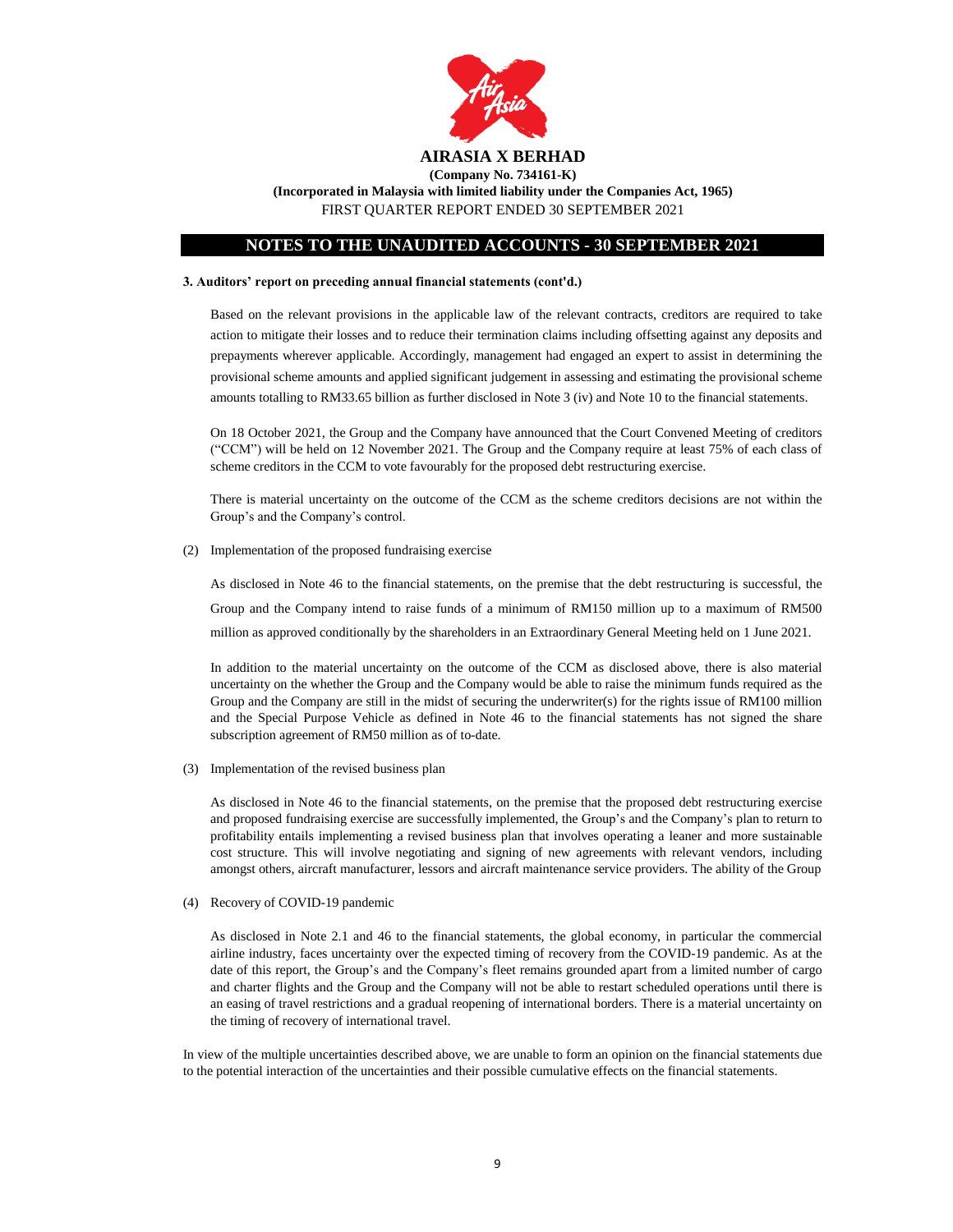

#### **(Company No. 734161-K) (Incorporated in Malaysia with limited liability under the Companies Act, 1965)** FIRST QUARTER REPORT ENDED 30 SEPTEMBER 2021

# **NOTES TO THE UNAUDITED ACCOUNTS - 30 SEPTEMBER 2021**

#### **4. Seasonality of operations**

AirAsia X is primarily involved in the provision of air transportation services and thus, is subject to seasonal demand for air travel. During the other quarter, the Company maintained only minimal operations in supporting repatriation of travellers as well as freight and cargo services. The total numbers of sectors flown on charter and cargo basis totalled up to 600 during the quarter.

#### **5. Unusual items due to their nature, size or incidence**

There were no unusual items affecting assets, liabilities, equity, net income or cash flows during the current quarter and financial period.

#### **6. Changes in estimates**

There were no changes in estimates that have had material effect on the results of current quarter and financial year.

#### **7. Capital and reserves**

There was no issuance of shares during the current quarter. Total issued and paid up share capital as at 30 September 2021 is RM1,534,043,625 (30 June 2021: RM1,534,043,625).

#### **8. Dividend paid**

No dividends were declared, approved or paid during the quarter ended 30 September 2021.

#### **9. Segment reporting**

Operating segments are reported in a manner consistent with the internal management reporting provided to the chief operating decision maker, which is the Group's Chief Executive Officer ("GCEO"). The GCEO considers the business from a geographical perspective. The operating segments have been identified by each Air Operator Certificate ("AOC") held under the AirAsia brand, and are categorised as Malaysia, Thailand and Indonesia.

The GCEO assesses the performance of the operating segments based on revenue and net operating profit.

Reconciliation to the reportable segments relates to the elimination of the associate and joint venture companies.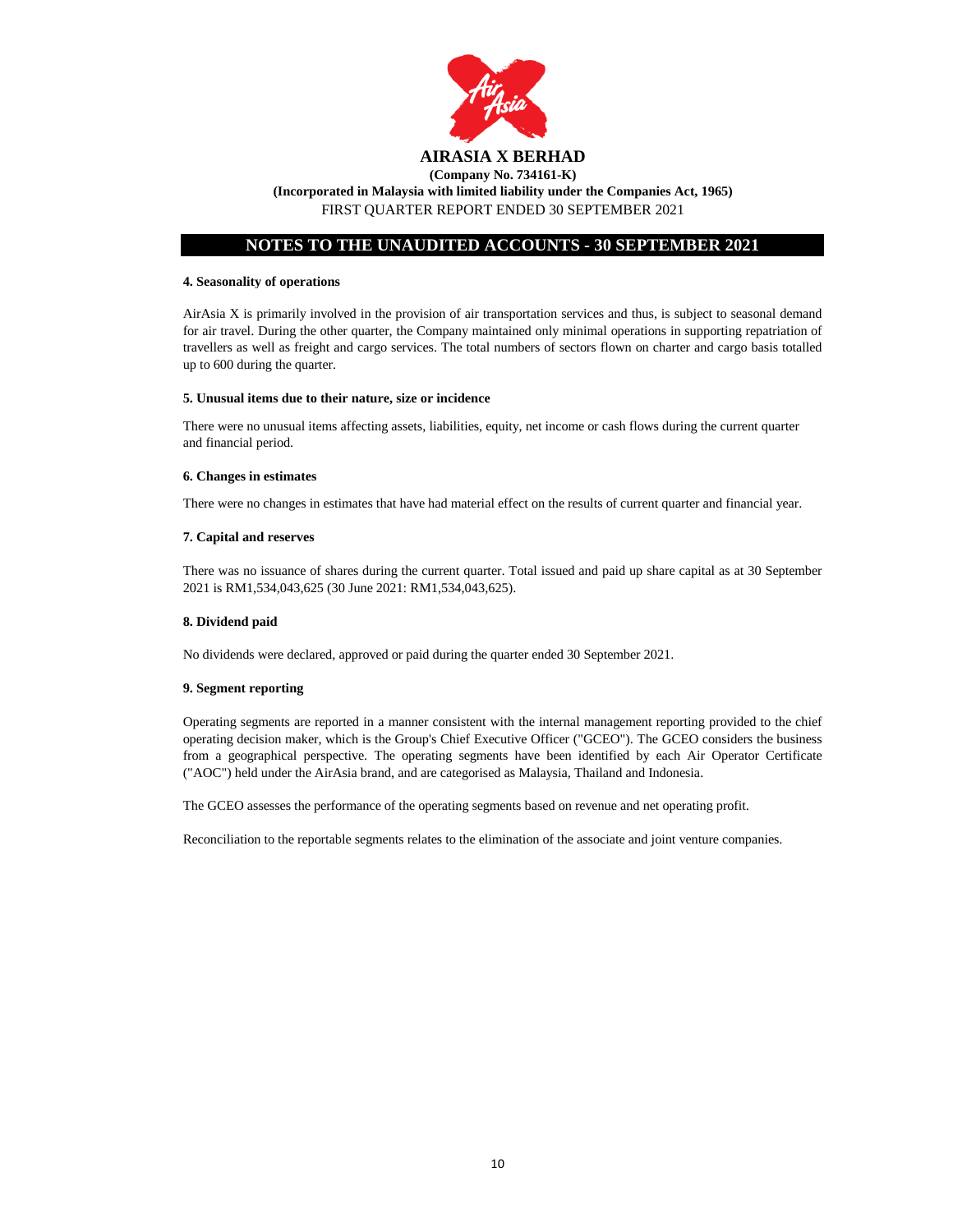

**(Company No. 734161-K) (Incorporated in Malaysia with limited liability under the Companies Act, 1965)** FIRST QUARTER REPORT ENDED 30 SEPTEMBER 2021

# **NOTES TO THE UNAUDITED ACCOUNTS - 30 SEPTEMBER 2021**

# **9. Segment reporting (cont'd.)**

The segment information provided to the GCEO for the reportable segments are as follows:

|                                                 |                 |                 |                  | <b>Elimination</b> |               |
|-------------------------------------------------|-----------------|-----------------|------------------|--------------------|---------------|
|                                                 | <b>Malaysia</b> | <b>Thailand</b> | <b>Indonesia</b> | <b>Adjustments</b> | <b>Total</b>  |
|                                                 | <b>RM'000</b>   | <b>RM'000</b>   | <b>RM'000</b>    | <b>RM'000</b>      | <b>RM'000</b> |
| Quarter ended 30 September 2021                 |                 |                 |                  |                    |               |
| Revenue                                         | 99,270          | 64,478          |                  | (25, 722)          | 138,026       |
| Operating expenses                              |                 |                 |                  |                    |               |
| - Staff costs                                   | (11,577)        | (10, 347)       | (64)             |                    | (21,988)      |
| - Depreciation                                  |                 | (91,207)        | (396)            |                    | (91,603)      |
| - Aircraft fuel expenses                        | (32, 935)       | (36, 729)       |                  |                    | (69, 664)     |
| - Maintenance and overhaul                      | (112,203)       | (57, 551)       | 5,086            | 25,722             | (138, 946)    |
| - User charges                                  | (13,311)        | (33, 684)       | (3)              |                    | (46,998)      |
| - Aircraft operating lease expenses             |                 |                 |                  |                    |               |
| - Other operating expenses                      | (11,929)        | (4,908)         | 1,166            |                    | (15,671)      |
| Other income                                    | 152             |                 |                  |                    | 152           |
| <b>Operating loss</b>                           | (82, 533)       | (169, 948)      | 5,789            |                    | (246, 692)    |
| Finance income                                  | 5,141           | 1,889           |                  |                    | 7,030         |
| Finance costs                                   | (59, 378)       | (19, 120)       | (1)              |                    | (78, 499)     |
| <b>Net operating loss</b>                       | (136,770)       | (187, 179)      | 5,788            |                    | (318, 161)    |
| Foreign exchange (losses)/gains<br>Other losses | (12,360)        | (165,370)       | 6,472            |                    | (171, 258)    |
| (Loss)/Profit before taxation                   | (149, 130)      | (352, 549)      | 12,260           |                    | (489, 419)    |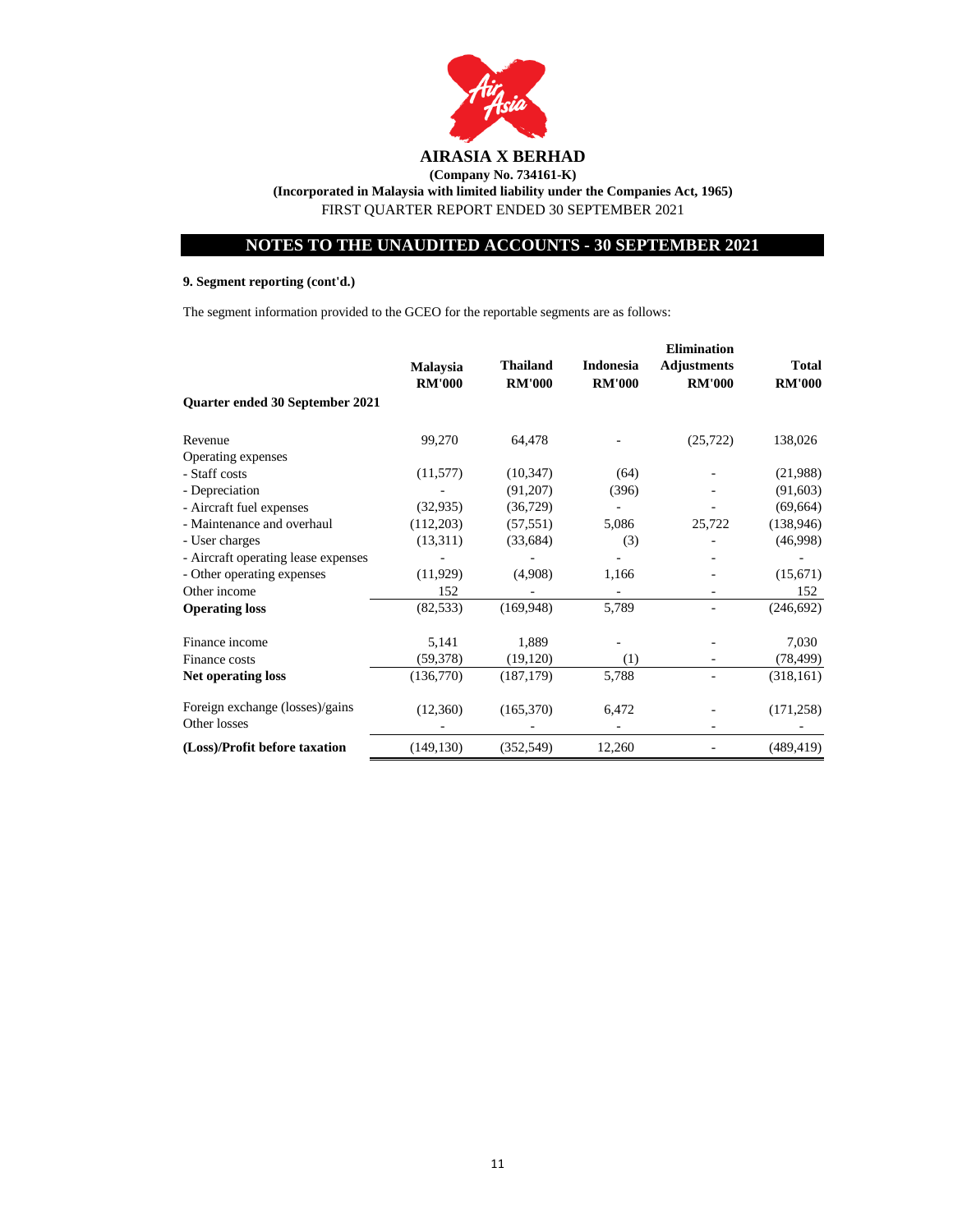

# **AIRASIA X BERHAD**

**(Company No. 734161-K) (Incorporated in Malaysia with limited liability under the Companies Act, 1965)** FIRST QUARTER REPORT ENDED 30 SEPTEMBER 2021

# **NOTES TO THE UNAUDITED ACCOUNTS - 30 SEPTEMBER 2021**

**9. Segment reporting (cont'd.)**

|                                                          | <b>Malaysia</b><br><b>RM'000</b> | <b>Thailand</b><br><b>RM'000</b> | <b>Indonesia</b><br><b>RM'000</b> | <b>Elimination</b><br><b>Adjustments</b><br><b>RM'000</b> | Total<br><b>RM'000</b> |
|----------------------------------------------------------|----------------------------------|----------------------------------|-----------------------------------|-----------------------------------------------------------|------------------------|
| Period ended 30 September 2021<br><b>Segment results</b> |                                  |                                  |                                   |                                                           |                        |
| Revenue                                                  | 99,270                           | 64,478                           |                                   | (25, 722)                                                 | 138,026                |
| Operating expenses                                       |                                  |                                  |                                   |                                                           |                        |
| - Staff costs                                            | (11,577)                         | (10, 347)                        | (64)                              |                                                           | (21,988)               |
| - Depreciation                                           |                                  | (91,207)                         | (396)                             |                                                           | (91, 603)              |
| - Aircraft fuel expenses                                 | (32, 935)                        | (36,729)                         |                                   |                                                           | (69, 664)              |
| - Maintenance and overhaul                               | (112,203)                        | (57, 551)                        | 5,086                             | 25,722                                                    | (138, 946)             |
| - User charges                                           | (13,311)                         | (33, 684)                        | (3)                               |                                                           | (46,998)               |
| - Aircraft operating lease expenses                      |                                  |                                  |                                   |                                                           |                        |
| - Other operating expenses                               | (11,929)                         | (4,908)                          | 1,166                             |                                                           | (15,671)               |
| Other income                                             | 152                              |                                  |                                   |                                                           | 152                    |
| <b>Operating loss</b>                                    | (82, 533)                        | (169, 948)                       | 5,789                             |                                                           | (246, 692)             |
| Finance income                                           | 5,141                            | 1,889                            |                                   |                                                           | 7,030                  |
| Finance costs                                            | (59, 378)                        | (19, 120)                        | (1)                               |                                                           | (78, 499)              |
| <b>Net operating loss</b>                                | (136,770)                        | (187, 179)                       | 5,788                             |                                                           | (318, 161)             |
| Foreign exchange (losses)/gains<br>Other losses          | (12,360)                         | (165,370)                        | 6,472                             |                                                           | (171, 258)             |
| <b>Loss before taxation</b>                              | (149, 130)                       | (352, 549)                       | 12,260                            |                                                           | (489, 419)             |

a) Reconciliation of segment revenue to reported revenue:

|                                              | <b>INDIVIDUAL OUARTER</b>                              |                                                        | <b>CUMULATIVE OUARTER</b>                      |                                                |
|----------------------------------------------|--------------------------------------------------------|--------------------------------------------------------|------------------------------------------------|------------------------------------------------|
|                                              | <b>Ouarter</b><br>ended<br>30/09/2021<br><b>RM'000</b> | <b>Ouarter</b><br>ended<br>30/09/2020<br><b>RM'000</b> | Period<br>ended<br>30/09/2021<br><b>RM'000</b> | Period<br>ended<br>30/09/2020<br><b>RM'000</b> |
|                                              |                                                        |                                                        |                                                |                                                |
| Segment revenue                              | 138,026                                                |                                                        | 138,026                                        |                                                |
| Add: Inter-segment revenue                   | 25,722                                                 |                                                        | 25,722                                         |                                                |
| Less: Revenue from affiliates which were not |                                                        |                                                        |                                                |                                                |
| consolidated                                 | (64, 478)                                              |                                                        | (64, 478)                                      |                                                |
|                                              | 99,270                                                 |                                                        | 99,270                                         |                                                |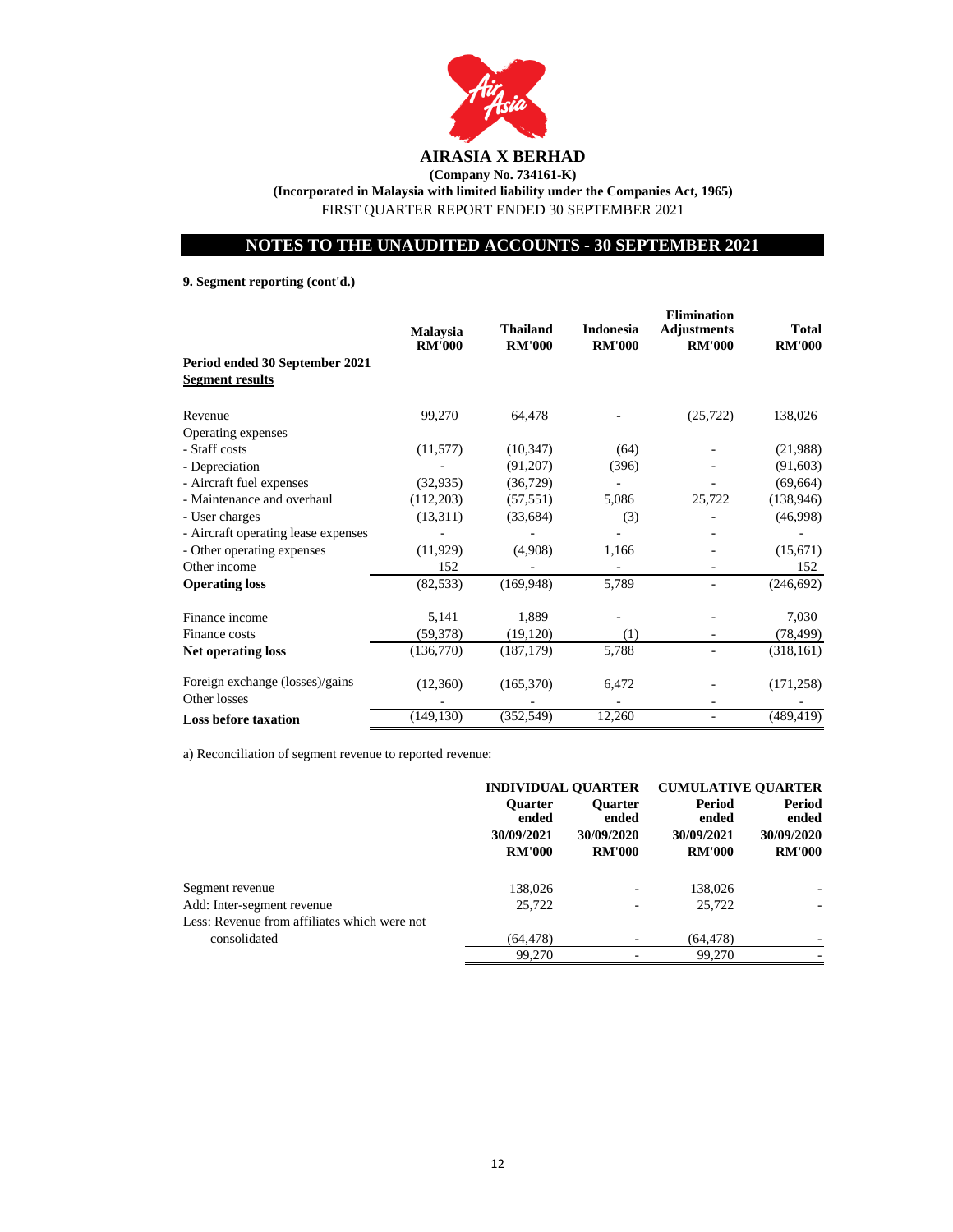

# **9. Segment reporting (cont'd.)**

b) Reconciliation of segment loss before taxation to reported loss before taxation:

|                                                  | <b>INDIVIDUAL OUARTER</b> |                         | <b>CUMULATIVE OUARTER</b> |                 |
|--------------------------------------------------|---------------------------|-------------------------|---------------------------|-----------------|
|                                                  | <b>Ouarter</b><br>ended   | <b>Ouarter</b><br>ended | <b>Period</b><br>ended    | Period<br>ended |
|                                                  | 30/09/2021                | 30/09/2020              | 30/09/2021                | 30/09/2020      |
|                                                  | <b>RM'000</b>             | <b>RM'000</b>           | <b>RM'000</b>             | <b>RM'000</b>   |
| Segment loss before taxation                     | (489, 419)                | ۰                       | (489, 419)                |                 |
| Add: Segment profit/(loss) from affiliates which |                           |                         |                           |                 |
| were not consolidated                            | 340,289                   |                         | 340,289                   |                 |
|                                                  | (149, 130)                |                         | (149.130)                 |                 |

#### **10. Revenue**

|                                 | <b>INDIVIDUAL OUARTER</b>                              |                                                        | <b>CUMULATIVE OUARTER</b>                      |                                                |
|---------------------------------|--------------------------------------------------------|--------------------------------------------------------|------------------------------------------------|------------------------------------------------|
|                                 | <b>Ouarter</b><br>ended<br>30/09/2021<br><b>RM'000</b> | <b>Ouarter</b><br>ended<br>30/09/2020<br><b>RM'000</b> | Period<br>ended<br>30/09/2021<br><b>RM'000</b> | Period<br>ended<br>30/09/2020<br><b>RM'000</b> |
| Scheduled flights               | 2,310                                                  |                                                        | 2,310                                          |                                                |
| Charter flights                 | 2,420                                                  |                                                        | 2,420                                          |                                                |
| Freight services                | 68,534                                                 |                                                        | 68,534                                         |                                                |
| Ancillary revenue **            | 258                                                    |                                                        | 258                                            |                                                |
| Aircraft operating lease income | 25,506                                                 |                                                        | 25,506                                         |                                                |
| Management fees                 | 242                                                    |                                                        | 242                                            |                                                |
|                                 | 99.270                                                 |                                                        | 99.270                                         |                                                |

\*\* Ancillary revenue includes baggage fees, assigned seats, cancellations, documentation and other fees, and onboard sale of meals and merchandise.

#### **11. Staff cost**

|                                         | <b>INDIVIDUAL OUARTER</b> |                          | <b>CUMULATIVE OUARTER</b> |                          |
|-----------------------------------------|---------------------------|--------------------------|---------------------------|--------------------------|
|                                         | <b>Ouarter</b><br>ended   | <b>Ouarter</b><br>ended  | Period<br>ended           | Period<br>ended          |
|                                         | 30/09/2021                | 30/09/2020               | 30/09/2021                | 30/09/2020               |
|                                         | <b>RM'000</b>             | <b>RM'000</b>            | <b>RM'000</b>             | <b>RM'000</b>            |
| Wages, salaries, bonuses and allowances | 10,509                    | $\overline{\phantom{0}}$ | 10,509                    |                          |
| Defined contribution retirement plan    | 1.068                     |                          | 1.068                     | $\overline{\phantom{a}}$ |
|                                         | 11.577                    | $\overline{\phantom{0}}$ | 11.577                    | -                        |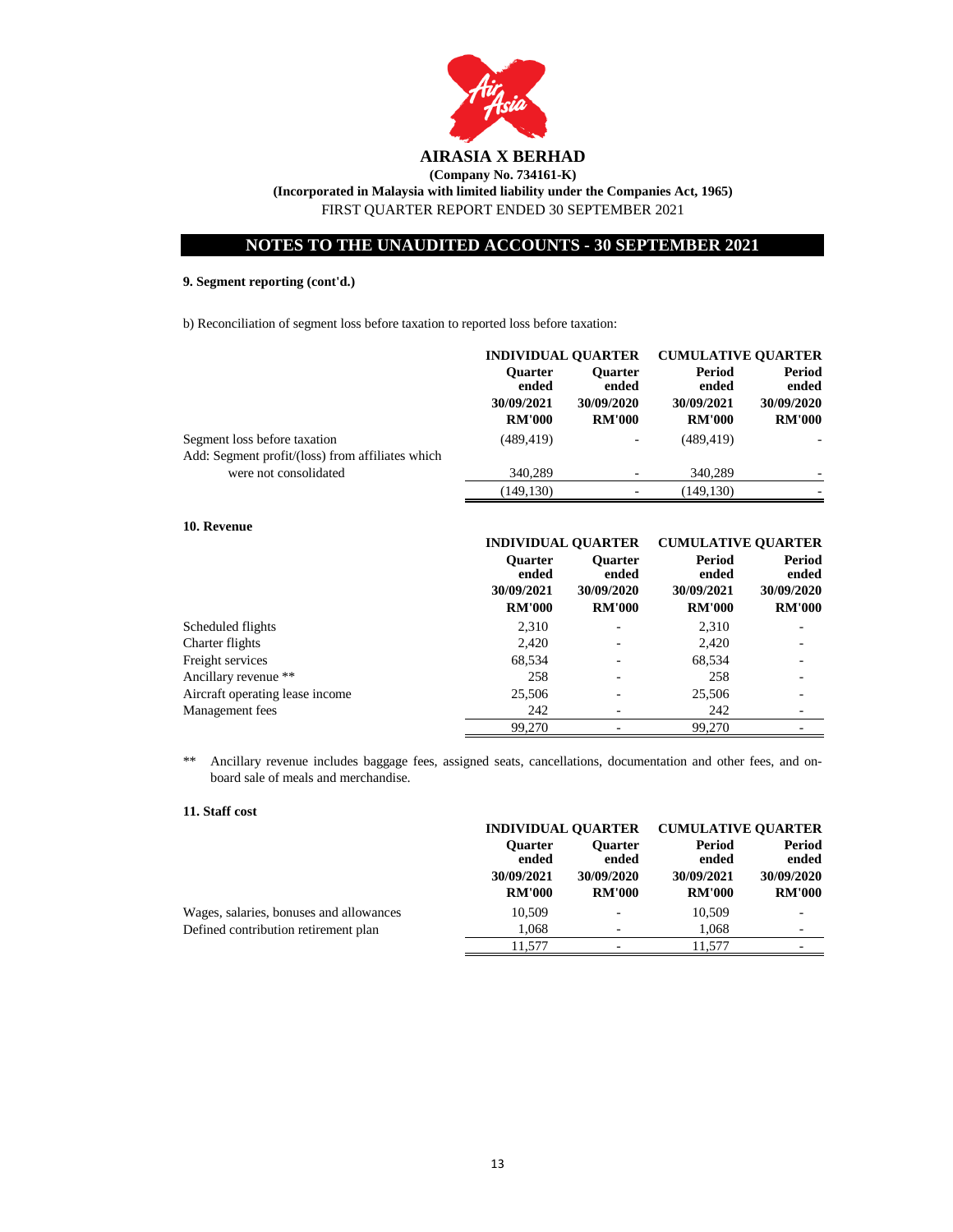

**(Incorporated in Malaysia with limited liability under the Companies Act, 1965)**

FIRST QUARTER REPORT ENDED 30 SEPTEMBER 2021

# **NOTES TO THE UNAUDITED ACCOUNTS - 30 SEPTEMBER 2021**

# **13. Finance income/(costs) and foreign exchange (losses)/gains**

|                                                       | <b>INDIVIDUAL QUARTER</b>                              |                                                        | <b>CUMULATIVE OUARTER</b>                      |                                                       |
|-------------------------------------------------------|--------------------------------------------------------|--------------------------------------------------------|------------------------------------------------|-------------------------------------------------------|
|                                                       | <b>Ouarter</b><br>ended<br>30/09/2021<br><b>RM'000</b> | <b>Ouarter</b><br>ended<br>30/09/2020<br><b>RM'000</b> | Period<br>ended<br>30/09/2021<br><b>RM'000</b> | <b>Period</b><br>ended<br>30/09/2020<br><b>RM'000</b> |
| <b>Finance income:</b>                                |                                                        |                                                        |                                                |                                                       |
| Interest income on deposits with licensed banks       | 22                                                     |                                                        | 22                                             |                                                       |
| Other interest income                                 | 1,366                                                  |                                                        | 1,366                                          |                                                       |
|                                                       | 1,388                                                  |                                                        | 1,388                                          |                                                       |
| Impact of discounting effect on financial instruments | 3,753                                                  |                                                        | 3,753                                          |                                                       |
|                                                       | 5,141                                                  |                                                        | 5,141                                          |                                                       |
| <b>Finance costs:</b>                                 |                                                        |                                                        |                                                |                                                       |
| Interest expense on lease liabilities                 | (55,386)                                               |                                                        | (55,386)                                       |                                                       |
| Bank facilities and other charges                     | (1,683)                                                |                                                        | (1,683)                                        |                                                       |
|                                                       | (57,069)                                               |                                                        | (57,069)                                       |                                                       |
| Impact of discounting effect on financial instruments | (2,309)                                                |                                                        | (2,309)                                        |                                                       |
|                                                       | (59,378)                                               |                                                        | (59,378)                                       |                                                       |
| Net foreign exchange (losses)/gains:                  |                                                        |                                                        |                                                |                                                       |
| Realised                                              | (9,382)                                                |                                                        | (9,382)                                        |                                                       |
| Unrealised                                            | (2,978)                                                |                                                        | (2,978)                                        |                                                       |
|                                                       | (12,360)                                               |                                                        | (12,360)                                       |                                                       |

### **14. Taxation**

#### **Current taxation**

The current taxation charge comprises tax payable on interest income.

The explanation of the relationship between taxation and loss before taxation is as follows:

|                                                | <b>INDIVIDUAL QUARTER</b>                              |                                                        | <b>CUMULATIVE QUARTER</b>                      |                                                       |
|------------------------------------------------|--------------------------------------------------------|--------------------------------------------------------|------------------------------------------------|-------------------------------------------------------|
|                                                | <b>Ouarter</b><br>ended<br>30/09/2021<br><b>RM'000</b> | <b>Ouarter</b><br>ended<br>30/09/2020<br><b>RM'000</b> | Period<br>ended<br>30/09/2021<br><b>RM'000</b> | <b>Period</b><br>ended<br>30/09/2020<br><b>RM'000</b> |
| Loss before tax                                | (149, 130)                                             |                                                        | (149, 130)                                     |                                                       |
| Tax calculated at Malaysian statutory tax rate |                                                        |                                                        |                                                |                                                       |
| of 24% (2019: 24%)                             | (35,791)                                               |                                                        | (35,791)                                       |                                                       |
| Tax effects:                                   |                                                        |                                                        |                                                |                                                       |
| - deferred tax movement                        |                                                        |                                                        |                                                |                                                       |
| - expenses not deductible for tax purposes     | 35,799                                                 |                                                        | 35,799                                         |                                                       |
| Taxation                                       | 8                                                      |                                                        | 8                                              |                                                       |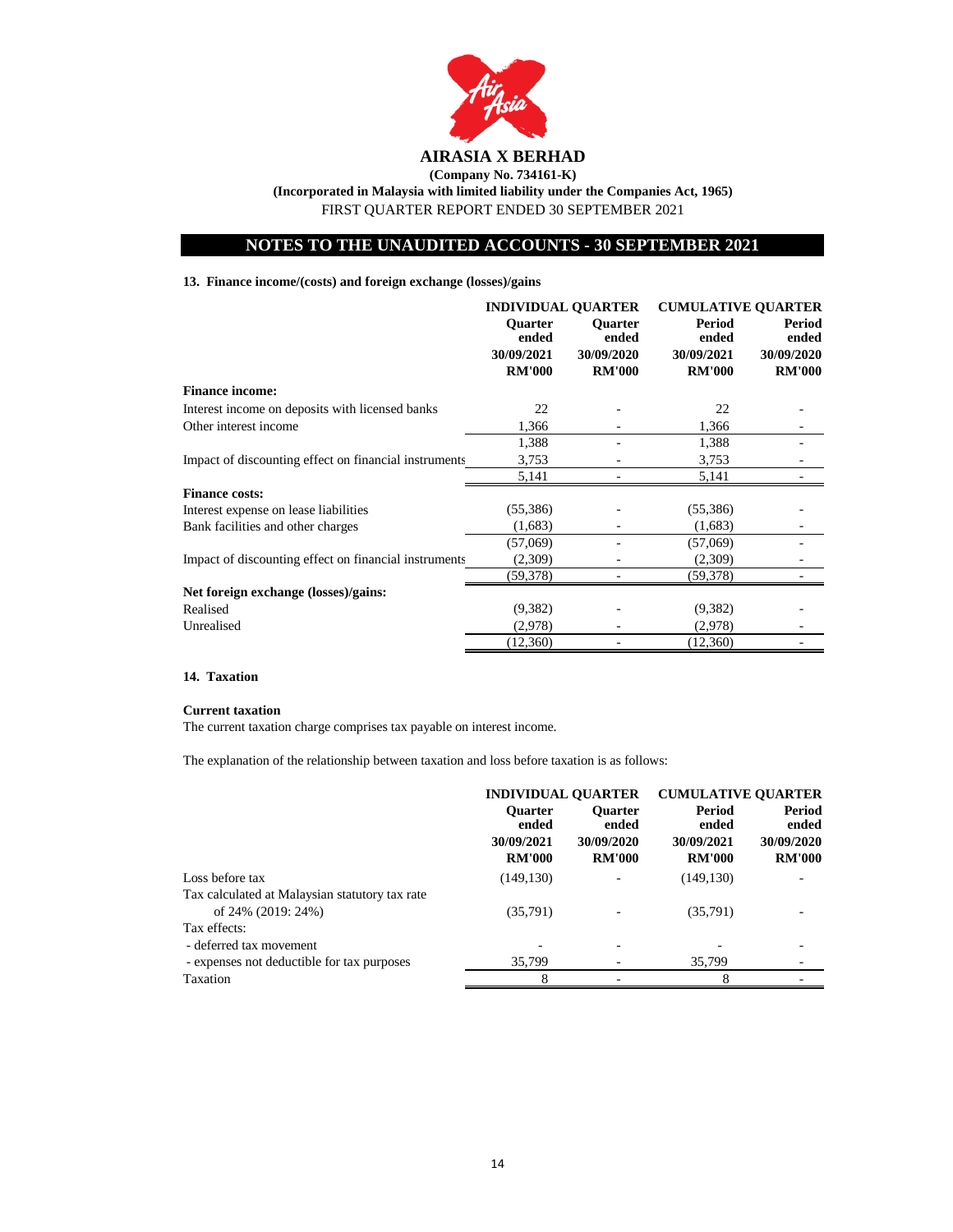

# **AIRASIA X BERHAD**

**(Company No. 734161-K) (Incorporated in Malaysia with limited liability under the Companies Act, 1965)** FIRST QUARTER REPORT ENDED 30 SEPTEMBER 2021

# **NOTES TO THE UNAUDITED ACCOUNTS - 30 SEPTEMBER 2021**

# **15. Property, plant and equipment**

|                               | As at         | As at         |
|-------------------------------|---------------|---------------|
|                               | 30/09/2021    | 30/06/2021    |
|                               | <b>RM'000</b> | <b>RM'000</b> |
| Property, plant and equipment | 582,122       | 582,122       |
| Less: Impairment loss         | (582, 122)    | (582, 122)    |
|                               | -             | -             |

(a) Acquisition and disposal

During the period ended 30 September 2021, the Group has not acquired property, plant and equipment (period ended 30 June 2021: RM4.3 million).

During the period ended 30 September 2021, there is no disposal of property, plant and equipment (period ended 30 June 2021: RM0.3 million).

(b) Revaluation

There was no revaluation of property, plant and equipment for the period ended 30 September 2021 (period ended 30 June 2021: RM Nil).

(c) Write-off

During the period ended 30 September 2021, there was no write-off property, plant and equipment (period ended 30 June 2021: RM Nil).

#### **16. Right of use assets**

|                       | As at<br>30/09/2021<br><b>RM'000</b> | As at<br>30/06/2021<br><b>RM'000</b> |
|-----------------------|--------------------------------------|--------------------------------------|
| Right of use assets   | 4,006,080                            | 4,006,080                            |
| Less: Impairment loss | (4,006,080)                          | (4,006,080)                          |
|                       | $\overline{\phantom{0}}$             |                                      |

#### **17. Finance lease receivable**

|                          | As at<br>30/09/2021<br><b>RM'000</b> | As at<br>30/06/2021<br><b>RM'000</b> |
|--------------------------|--------------------------------------|--------------------------------------|
| Finance lease receivable | 794.250                              | 794.250                              |
| Less: Impairment loss    | (794.250)                            | (794,250)                            |
|                          | -                                    |                                      |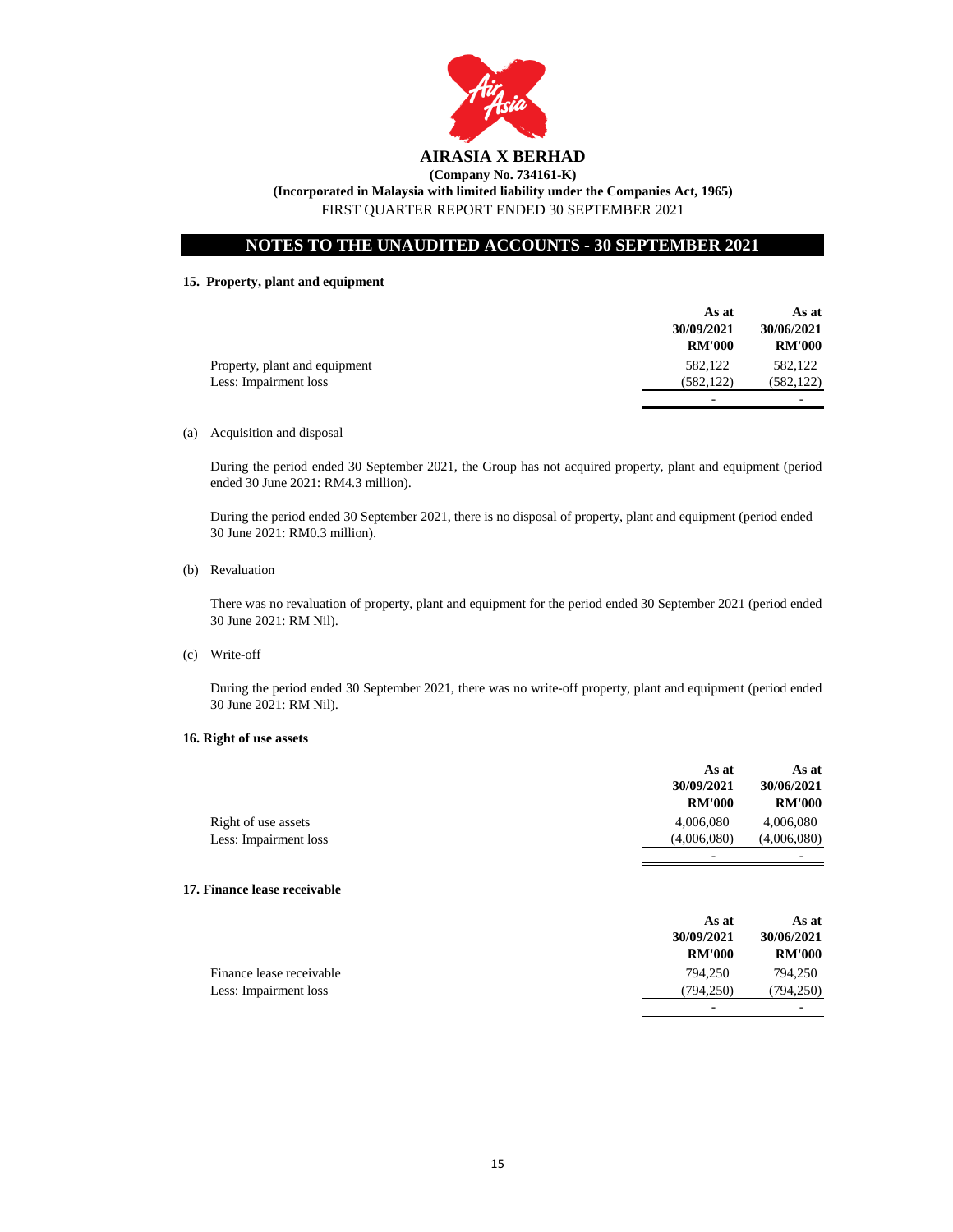

**(Incorporated in Malaysia with limited liability under the Companies Act, 1965)**

FIRST QUARTER REPORT ENDED 30 SEPTEMBER 2021

# **NOTES TO THE UNAUDITED ACCOUNTS - 30 SEPTEMBER 2021**

#### **18. Investment in an associate**

|                                          | As at         | As at         |
|------------------------------------------|---------------|---------------|
|                                          | 30/09/2021    | 30/06/2021    |
|                                          | <b>RM'000</b> | <b>RM'000</b> |
| Unquoted investments, at cost            | 21.122        | 21.122        |
| Group's share of post-acquisition profit | (21, 122)     | (21, 122)     |
|                                          | -             |               |

The details of the associate is as follows:-

|                                 |               | Group effective equity interest |               | <b>Principal</b>                        |
|---------------------------------|---------------|---------------------------------|---------------|-----------------------------------------|
|                                 | Country of    | 30/09/2021                      | 30/06/2021    | activity                                |
| <b>Name</b>                     | Incorporation | $\frac{0}{0}$                   | $\frac{0}{0}$ |                                         |
| Thai AirAsia X Co. Ltd ("TAAX") | Thailand      | 49%                             | 49%           | Commercial air<br>transport<br>services |

TAAX recorded a net loss of RM352.5 million in the current quarter. As at 30 September 2021, the unrecognised amount of the Group's share of loss of TAAX which have not been equity accounted for amounted to RM976.3 million. In accordance to MFRS 128, any profits will only be recognised when its shares of the profits equals the share of losses previously not recognised.

#### **19. Investment in a joint venture**

|                                          | As at         | As at         |
|------------------------------------------|---------------|---------------|
|                                          | 30/09/2021    | 30/06/2021    |
|                                          | <b>RM'000</b> | <b>RM'000</b> |
| Unquoted investments, at cost            | 53,888        | 53.888        |
| Group's share of post-acquisition losses | (53,888)      | (53, 888)     |
|                                          | -             | -             |

The details of the joint venture is as follows:-

|                                      |               | Group effective equity interest |               | <b>Principal</b>                        |
|--------------------------------------|---------------|---------------------------------|---------------|-----------------------------------------|
|                                      | Country of    | 30/09/2021                      | 30/06/2021    | activity                                |
| <b>Name</b>                          | Incorporation | $\frac{0}{0}$                   | $\frac{0}{0}$ |                                         |
| PT. Indonesia AirAsia Extra ("IAAX") | Indonesia     | 49%                             | 49%           | Commercial air<br>transport<br>services |

The Group has discontinued the recognition of its share of losses incurred by IAAX as the Group's interests had been reduced to zero. IAAX recorded a net profit in the current quarter of RM12.3 million. As at 30 September 2021, the unrecognised amount of the Group's share of loss of IAAX which have not been equity accounted for amounted to RM276.8 million.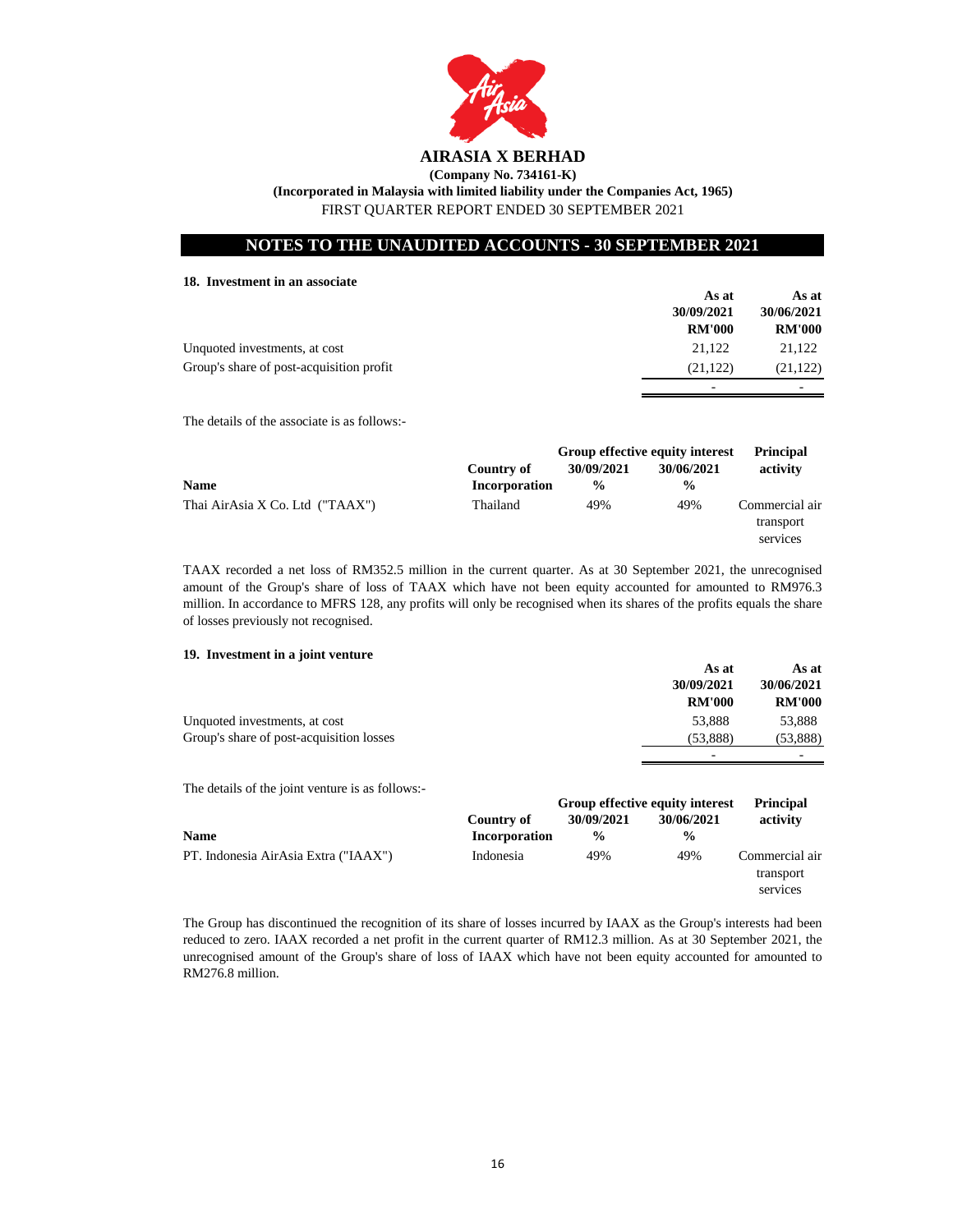

# **AIRASIA X BERHAD (Company No. 734161-K) (Incorporated in Malaysia with limited liability under the Companies Act, 1965)** FIRST QUARTER REPORT ENDED 30 SEPTEMBER 2021

# **NOTES TO THE UNAUDITED ACCOUNTS - 30 SEPTEMBER 2021**

**20. Trade and other receivables**

|                                                  | As at<br>30/09/2021<br><b>RM'000</b> | As at<br>30/06/2021<br><b>RM'000</b> |
|--------------------------------------------------|--------------------------------------|--------------------------------------|
| Non-current                                      |                                      |                                      |
| Deposits                                         | 1,128,540                            | 1,051,314                            |
| Prepayments                                      | 1,095,492                            | 1,044,152                            |
| Deferred lease expenses                          | 23,316                               | 23,316                               |
|                                                  | 2,247,348                            | 2,118,782                            |
| <b>Current</b>                                   |                                      |                                      |
| Trade receivables                                | 10,953                               | 9,062                                |
| Less: Allowance for impairment of receivables    | (7, 456)                             | (7, 397)                             |
|                                                  | 3,497                                | 1,665                                |
| Other receivables                                | 337,558                              | 303,411                              |
| Less: Allowance for impairment of receivables *  | (329, 985)                           | (297, 601)                           |
|                                                  | 7,573                                | 5,810                                |
| Deposits                                         | 85,213                               | 84,450                               |
| Less : Allowance for impairment of receivables * | (7,195)                              | (7, 143)                             |
|                                                  | 78,018                               | 77,307                               |
| Prepayments                                      | 29,729                               | 27,973                               |
| Deferred lease expenses                          | 6,849                                | 6,849                                |
|                                                  | 125,666                              | 119,604                              |

\*Included in the total impairment of receivables is RM330.0 million (30 June 2021: RM297.6 million) relating to lease rental and maintenance reserve due from a joint venture through a third party leasing intermediary.

#### **21. Inventories**

|                                               | As at         | As at         |
|-----------------------------------------------|---------------|---------------|
|                                               | 30/09/2021    | 30/06/2021    |
|                                               | <b>RM'000</b> | <b>RM'000</b> |
| Consumables and in-flight merchandise         | 9.245         | 9.245         |
| Less: Allowance for impairment of inventories | (9.245)       | (9,245)       |
|                                               | -             |               |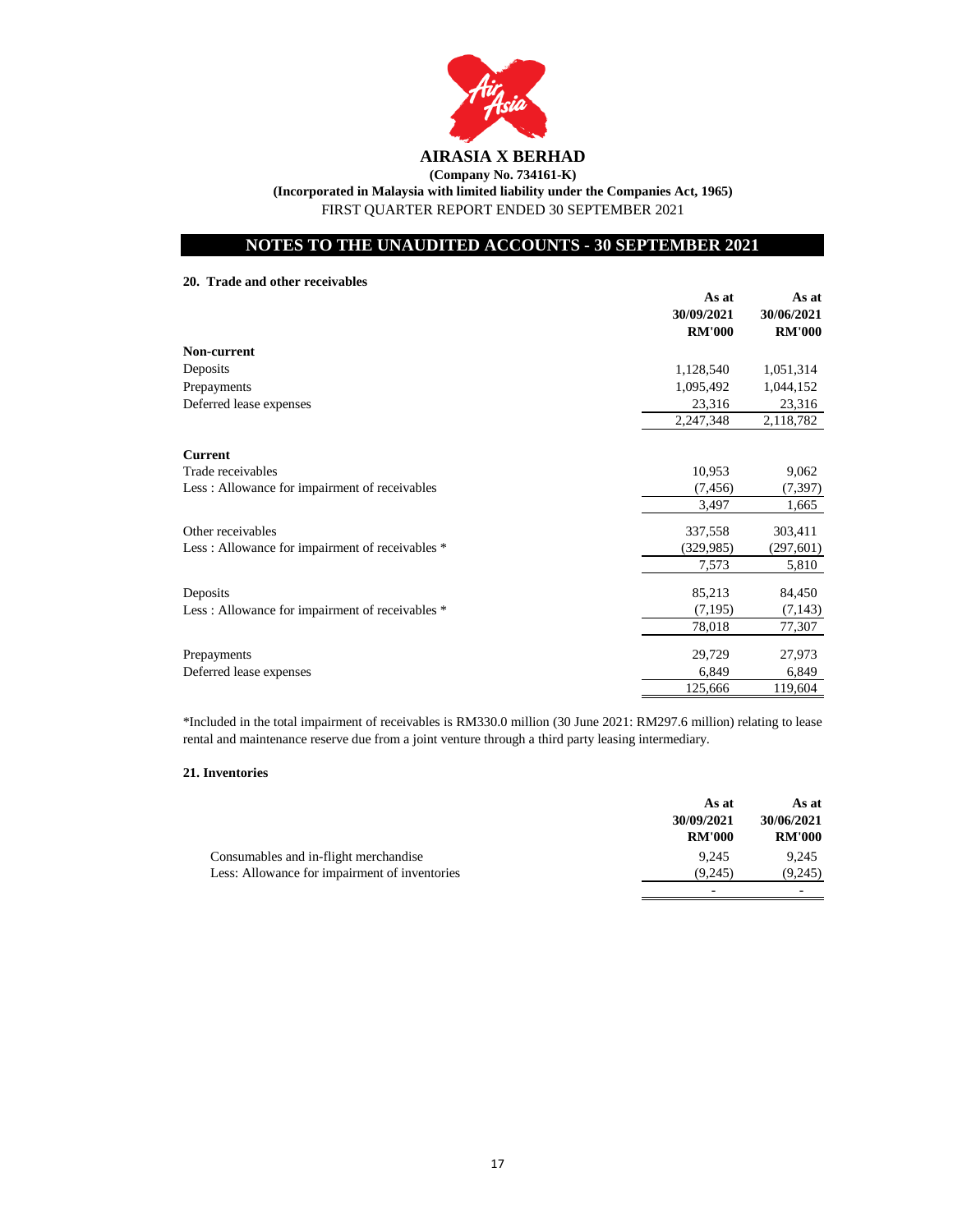

#### **22. Deposits, cash and bank balances**

For the purpose of the statement of cash flows, cash and cash equivalents include the following:

|                                                  | As at<br>30/09/2021<br><b>RM'000</b> | As at<br>30/06/2021<br><b>RM'000</b> |
|--------------------------------------------------|--------------------------------------|--------------------------------------|
| Cash and bank balances                           | 13.162                               | 14,090                               |
| Deposits with licensed banks                     | 54,688                               | 60,020                               |
|                                                  | 67.850                               | 74.110                               |
| Bank balances and deposits pledged as securities | (5,644)                              | (5,644)                              |
| Cash and cash equivalents                        | 62,206                               | 68,466                               |

Cash and cash equivalents of RM62,206,000 excludes an unauthorised overdraft of RM10,450,000 which is classified under trade and other payables.

#### **23. Trade and other payables**

|                             | As at<br>30/09/2021 | As at<br>30/06/2021 |
|-----------------------------|---------------------|---------------------|
|                             | <b>RM'000</b>       | <b>RM'000</b>       |
| <b>Current:</b>             |                     |                     |
| Trade payables              | 1,421,120           | 1,329,095           |
| Other payables and accruals | 427,320             | 410,213             |
| Deferred lease income       | 2,112               | 2,112               |
|                             | 1,850,552           | 1,741,420           |
| Non-current:                |                     |                     |
| Deferred lease income       | 589                 | 589                 |
|                             | 589                 | 589                 |

Included in other payables and accruals are operational expenses, passenger service charges payable to airport authorities and deferred lease income.

#### **24. Provision for termination**

|                           | As at         | As at         |
|---------------------------|---------------|---------------|
|                           | 30/09/2021    | 30/06/2021    |
|                           | <b>RM'000</b> | <b>RM'000</b> |
| Provision for termination | 25,163,344    | 25,163,344    |
|                           |               |               |

The Group has made an estimated provision for termination of RM25.16 billion as of 30 June 2021 where the Group is in default under the terms of the relevant contracts, though the aforementioned provision will be waived upon a successful completion of the proposed debt restructuring exercise. In conjunction with the proposed debt restructuring exercise, the scheme creditors submitted a proof of debt (including termination claims) amounted to RM65.14 billion. The scheme creditors are creditors of the Group whose debts are to be dealt with under the proposed debt restructuring exercise.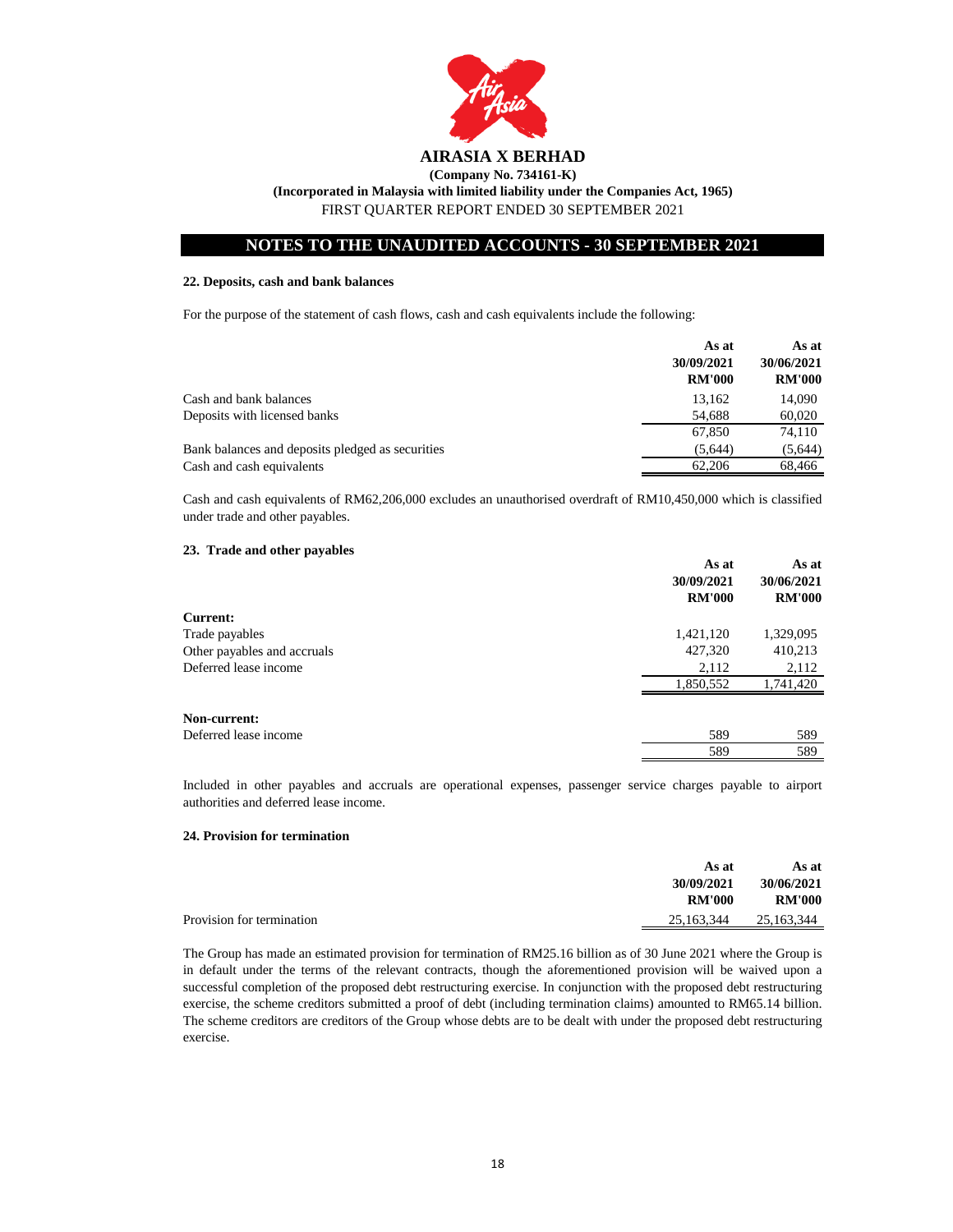

# **24. Provision for termination (cont'd.)**

Based on the relevant provisions in the applicable law of the relevant contracts, creditors are required to take action to mitigate their losses and to reduce their termination claims. Accordingly, management had engaged an expert to assist in determining the provisional scheme amounts and applied significant judgement in assessing and estimating the provisional scheme amounts totalling to RM33.65 billion, which includes the provision for termination claims of RM25.16 billion.

**As at As at**

#### **25. Borrowings**

| Current                                           | 30/09/2021<br><b>RM'000</b> | 30/06/2021<br><b>RM'000</b> |
|---------------------------------------------------|-----------------------------|-----------------------------|
| Secured:                                          |                             |                             |
| - Term loans                                      | 295,244                     | 292,916                     |
| - Hire purchase                                   | 12                          | 13                          |
| - Lease liabilities                               | 6,557,261                   | 6,473,678                   |
| Non-current                                       | 6,852,517                   | 6,766,607                   |
|                                                   |                             |                             |
| Secured:                                          |                             |                             |
| - Hire purchase                                   |                             | 2                           |
|                                                   |                             | $\overline{2}$              |
| Total borrowings                                  | 6,852,517                   | 6,766,609                   |
| The currency profile of borrowings is as follows: |                             |                             |
|                                                   | As at                       | As at                       |
|                                                   | 30/09/2021                  | 30/06/2021                  |
|                                                   | <b>RM'000</b>               | <b>RM'000</b>               |
| Ringgit Malaysia                                  | 12                          | 15                          |
| <b>US Dollar</b>                                  | 6,852,505                   | 6,766,594                   |
|                                                   | 6,852,517                   | 6,766,609                   |
| The Group borrowings are repayable as follows:    |                             |                             |
|                                                   | As at                       | As at                       |
|                                                   | 30/09/2021                  | 30/06/2021                  |
|                                                   | <b>RM'000</b>               | <b>RM'000</b>               |
| Not later than 1 year                             | 6,852,517                   | 6,766,607                   |
| Later than 1 year and not later than 5 years      |                             | 2                           |
|                                                   | 6,852,517                   | 6,766,609                   |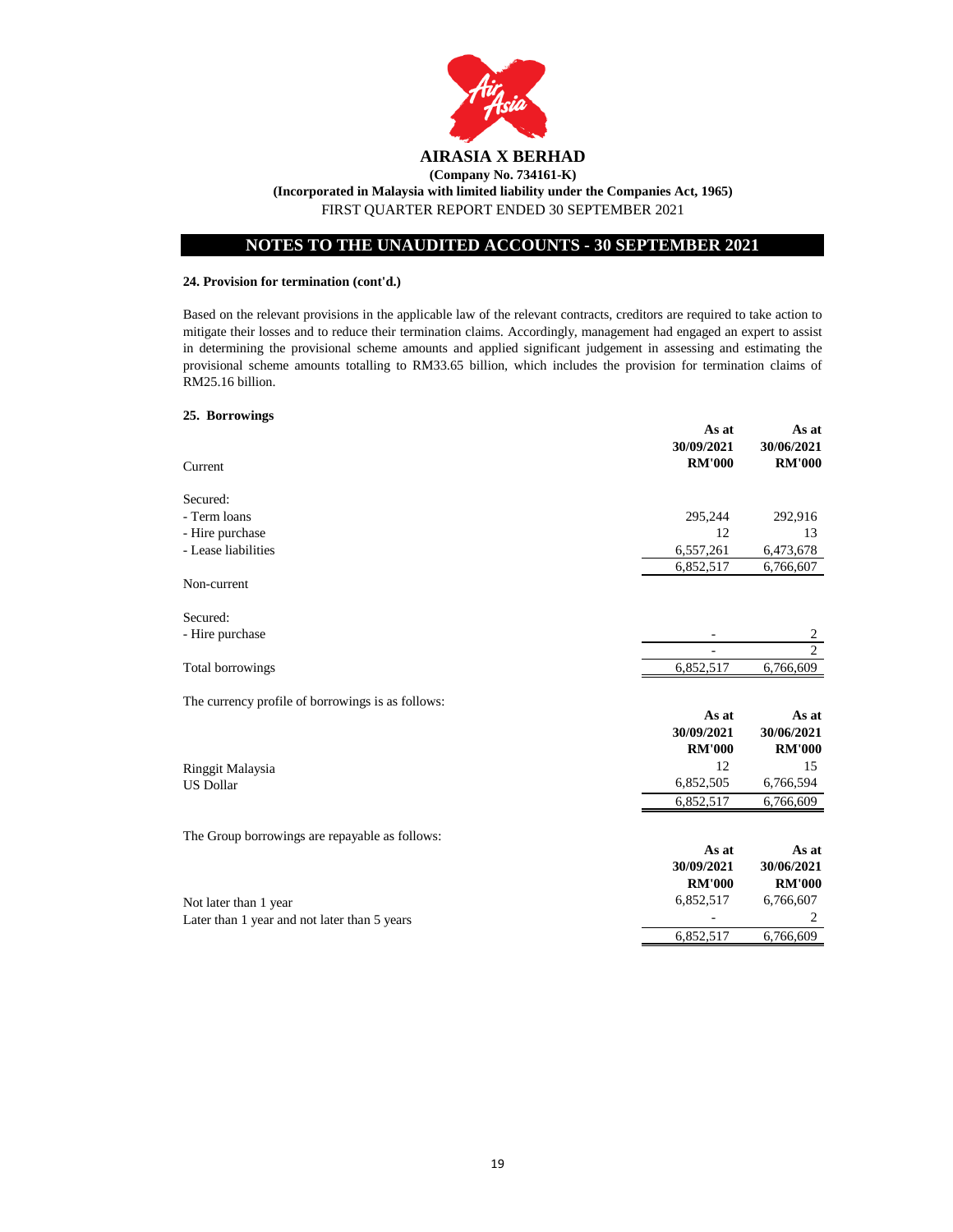

#### **26. Loss per share**

#### Basic loss per share

Basic loss per share is calculated by dividing the net loss for the quarter/financial year ended by the weighted average number of ordinary shares in issue during the quarter/financial period.

|                                                                                        | <b>INDIVIDUAL QUARTER</b>             |                                       | <b>CUMULATIVE OUARTER</b>     |                                      |
|----------------------------------------------------------------------------------------|---------------------------------------|---------------------------------------|-------------------------------|--------------------------------------|
|                                                                                        | <b>Ouarter</b><br>ended<br>30/09/2021 | <b>Ouarter</b><br>ended<br>30/09/2020 | Period<br>ended<br>30/09/2021 | <b>Period</b><br>ended<br>30/09/2020 |
| Net $loss (RM'000)$                                                                    | (149, 138)                            | ۰                                     | (149, 138)                    |                                      |
| Weighted average number of ordinary shares<br>in issue $(000)$<br>Loss per share (sen) | 4,148,149<br>(3.6)                    | ٠                                     | 4,148,149<br>(3.6)            |                                      |

#### **27. Post balance sheet events**

On 12 November 2021 the Company convened a meeting of its Creditors ('CCM') to consider the Proposed Debt Restructuring as presented in the Explanatory Statement dated 18 October 2021. At the meeting of creditors the Proposed Debt Restructuring was approved by 100% of the Class A creditors, 97.56% of the Class B Creditors and 100% of the Class C creditors present and voting either in person or by proxy at the said CCM.

#### **28. Contingent assets**

As at the date of this report, the Group does not have any contingent assets.

#### **29. Contingent liabilities**

There were no major changes in contingent liabilities since the latest audited consolidated financial statements for the period ended 30 September 2021.

#### **30. Capital commitments outstanding not provided for in the interim financial report**

Capital commitments not provided for in the financial statements are as follows:-

|                   | As at         | As at         |
|-------------------|---------------|---------------|
|                   | 30/09/2021    | 30/06/2021    |
|                   | <b>RM'000</b> | <b>RM'000</b> |
| Aircraft purchase | 137,896,832   | 136,809,733   |
|                   |               |               |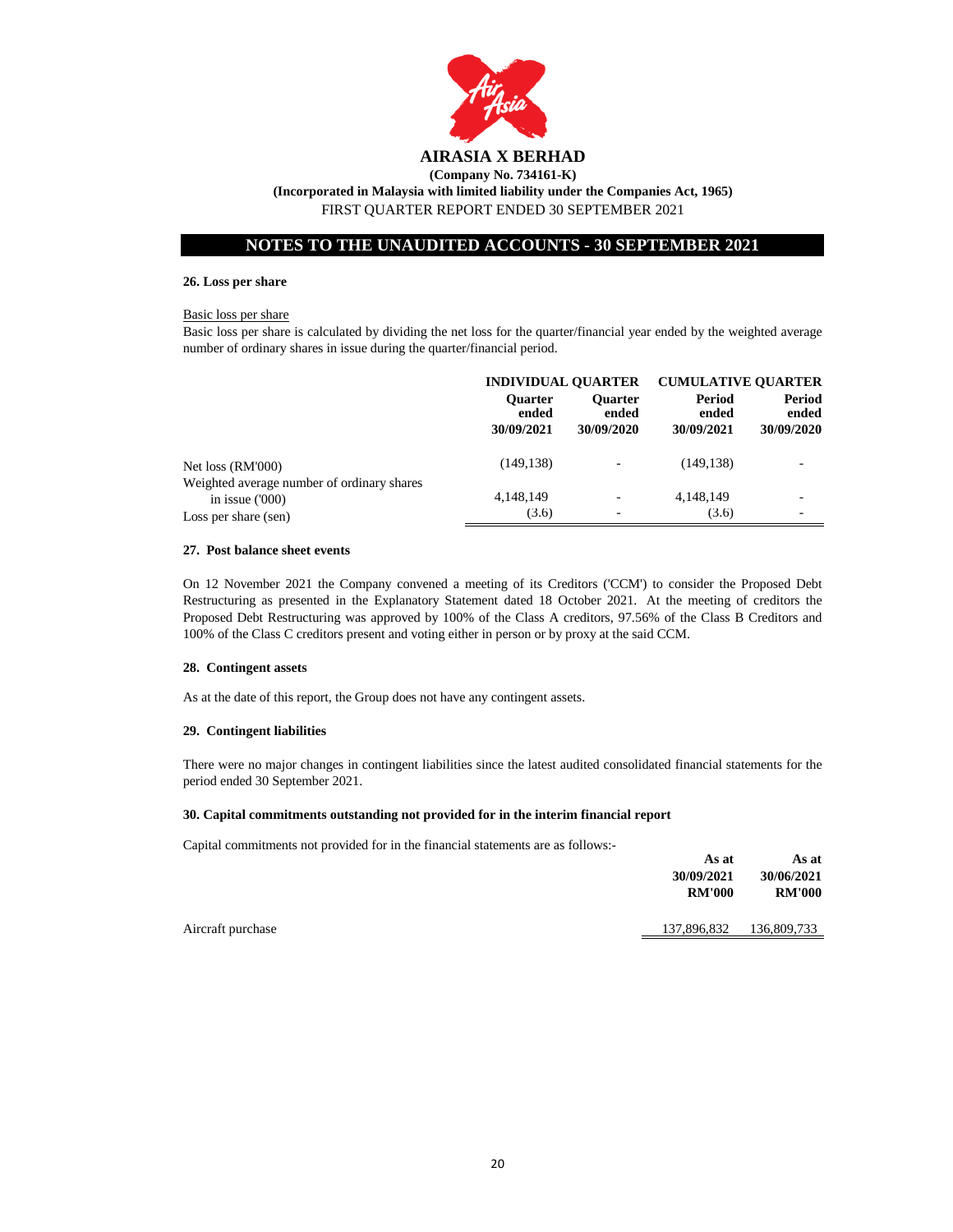

**(Incorporated in Malaysia with limited liability under the Companies Act, 1965)** FIRST QUARTER REPORT ENDED 30 SEPTEMBER 2021

# **NOTES TO THE UNAUDITED ACCOUNTS - 30 SEPTEMBER 2021**

#### **31. Significant related parties transactions**

Details of the relationships and transactions between AirAsia X and its significant related parties are as described below:

Name of companies Relationship Thai AirAsia X Co Ltd ("TAAX") Associate PT Indonesia AirAsia Extra ("IAAX") Joint Venture AirAsia Berhad ("AAB")

#### Subsidiaries of AirAsia Group Berhad

AirAsia SEA Sdn Bhd ("AASEA") Common Directors and shareholders Rokki Sdn Bhd ("Rokki") Common Directors and shareholders BIGLIFE Sdn Bhd ("BIG") Common Directors and shareholders Ground Team Red Sdn Bhd ("GTR") Common Directors and shareholders Teleport Everywhere Pte Ltd Common Directors and shareholders AirAsia (Guangzhou) Aviation Service Limited ("AirAsia (Guangzhou)") Common Directors and shareholders

Associates of AirAsia Group Berhad

#### Other related entities

Ormond Lifestyle Services Sdn Bhd (foremerly known as Yummy Kitchen Sdn Bhd) Common Directors and shareholders Tune Insurance Malaysia Berhad ("TIMB") Common Directors and shareholders AirAsia (India) Limited ("AAI") Common Directors and shareholders

Shareholder of the Company for which there is no control, significant influence or joint control, and common Directors and shareholders

Thai AirAsia Co Ltd ("TAA") Common Directors and shareholders PT Indonesia AirAsia ("IAA") Common Directors and shareholders AirAsia Japan Co., Ltd ("AAJ") Common Directors and shareholders Philippines AirAsia Inc. ("AAZ") Common Directors and shareholders

These following items have been included in the income statement and balance sheet:

|                                                       | <b>INDIVIDUAL OUARTER</b> |                         | <b>CUMULATIVE OUARTER</b> |                 |
|-------------------------------------------------------|---------------------------|-------------------------|---------------------------|-----------------|
|                                                       | <b>Ouarter</b><br>ended   | <b>Ouarter</b><br>ended | Period<br>ended           | Period<br>ended |
|                                                       | 30/09/2021                | 30/09/2020              | 30/09/2021                | 30/09/2020      |
|                                                       | <b>RM'000</b>             | <b>RM'000</b>           | <b>RM'000</b>             | <b>RM'000</b>   |
| <b>TAAX</b>                                           |                           |                         |                           |                 |
| - Aircraft operating lease income for leased aircraft | 57,494                    |                         | 57,494                    |                 |
| - Net operational services charged                    | 1.581                     |                         | 1.581                     |                 |
| <b>IAAX</b>                                           |                           |                         |                           |                 |
| - Net operational services charged                    | 536                       |                         | 536                       |                 |
| AAB                                                   |                           |                         |                           |                 |
| - Net operational services charged                    | (873)                     |                         | (873)                     |                 |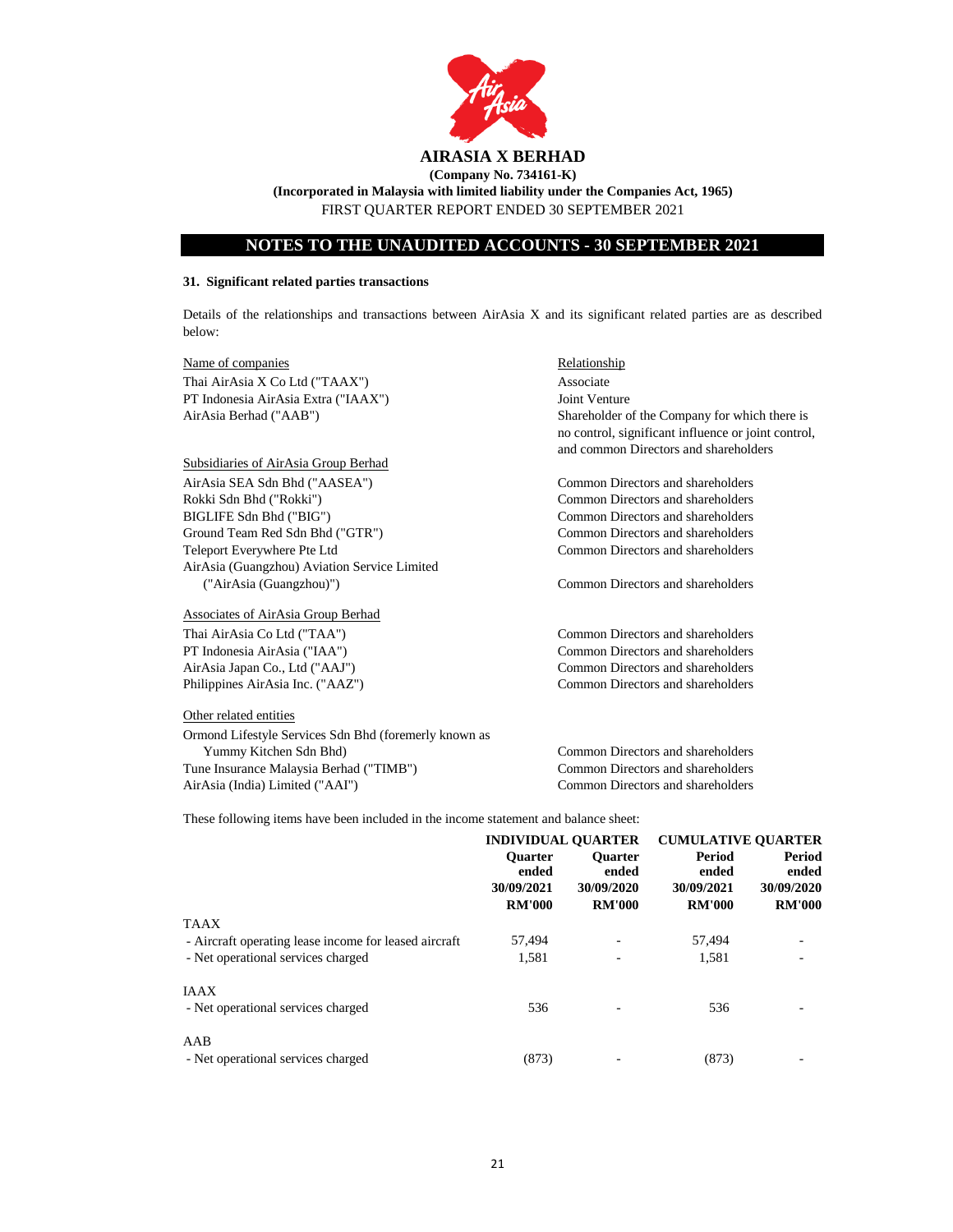

**(Incorporated in Malaysia with limited liability under the Companies Act, 1965)** FIRST QUARTER REPORT ENDED 30 SEPTEMBER 2021

# **NOTES TO THE UNAUDITED ACCOUNTS - 30 SEPTEMBER 2021**

#### **31. Significant related parties transactions (cont'd.)**

|                                                                                      | <b>INDIVIDUAL QUARTER</b>                              |                                                        | <b>CUMULATIVE QUARTER</b>                             |                                                |
|--------------------------------------------------------------------------------------|--------------------------------------------------------|--------------------------------------------------------|-------------------------------------------------------|------------------------------------------------|
|                                                                                      | <b>Ouarter</b><br>ended<br>30/09/2021<br><b>RM'000</b> | <b>Ouarter</b><br>ended<br>30/09/2020<br><b>RM'000</b> | <b>Period</b><br>ended<br>30/09/2021<br><b>RM'000</b> | Period<br>ended<br>30/09/2020<br><b>RM'000</b> |
| AAZ<br>- Net operational services charged                                            | 10                                                     |                                                        | 10                                                    |                                                |
| <b>AASEA</b><br>- Provision of shared services<br>- Net operational services charged | (342)<br>(6)                                           |                                                        | (342)<br>(6)                                          |                                                |
| <b>GTR</b><br>- Ground handling services<br>- Net operational services charged       | (769)<br>21                                            |                                                        | (769)<br>21                                           |                                                |
| AAI<br>- Net operational services charged                                            | (43)                                                   |                                                        | (43)                                                  |                                                |
| <b>TELEPORT</b><br>- Purchase of cargo transportation capacity                       | 68,534                                                 |                                                        | 68,534                                                |                                                |
| AirAsia (Guangzhou)<br>- Net operational services charged                            | (22)                                                   |                                                        | (22)                                                  |                                                |

#### **32. Review of Group's performance**

#### **Performance of current quarter against the same quarter last year for Malaysia**

As announced on 2 December 2020, the financial year end of the Group has been changed from 31 December 2020 to 30 June 2021. As such, there will be no comparative financial information available for the same quarter last year.

#### **33. Variance of results against preceding quarter**

The Group recorded a loss before taxation of RM149 million for the quarter under review as compared to loss before taxation of RM24,625 million in 6Q20.

#### **34. Other profit and loss items**

In the current quarter and period ended, there has been no interest income, other income including investment income, interest expense, depreciation and amortisation, provision for and write off of receivables and inventories, gain or loss on disposal of quoted and unquoted investments or properties, impairment of assets, foreign exchange gain or loss, gain or loss on derivatives and/or exceptional items except as disclosed either in the consolidated income statements and/or notes to the unaudited financial statements.